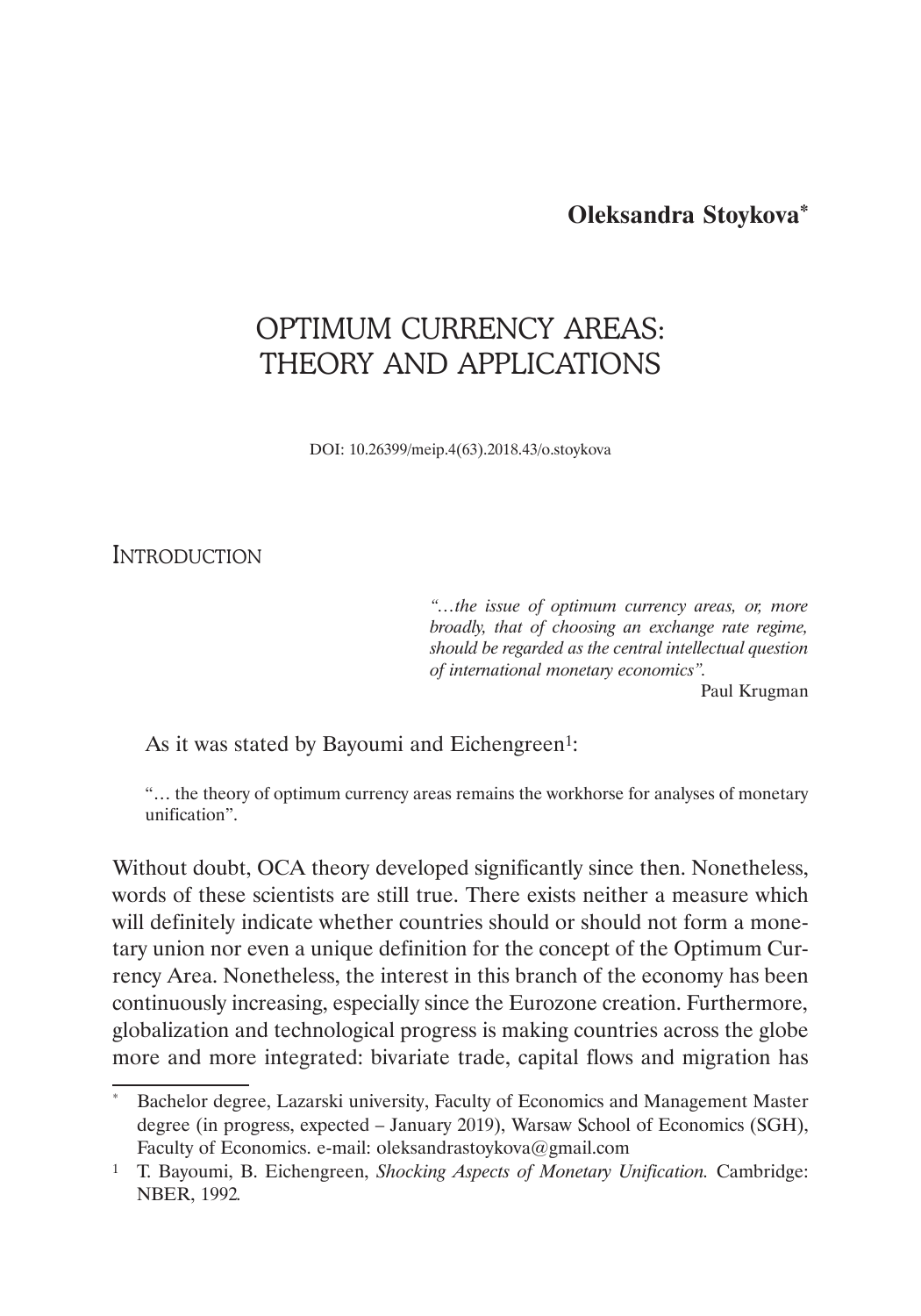increased significantly. This prompted the reevaluation of the importance of the currency's strength. Therefore, a number of regions (African Community, Asian Monetary Union etc.) have started to consider monetary union formation. Most empirical studies indicate that members of almost all of the potential currency unions are not sufficiently synchronized yet in order to fix their exchange rates<sup>2</sup>. Thus, understanding of the economic factors which can increase the synchronization is crucial for the policy makers.

The empirical part of the present study is mainly aimed to test the number of Optimum Currency Area determinants appearing in the literature, namely, bivariate trade, openness, size, asymmetric movement of output, GDP per capita distance, and gravity variables. Given the substantial critique of each of the known methodologies, the paper presents several techniques for analytical work on exchange rate regimes which should complement each other, namely, Bayoumi and Eichengreen's OCA indexes, correlation analysis, and gravity model of trade.

The second goal of the work is to find country pairs which could form a potential optimum currency area. Two out of three methodologies mentioned above are used for this purpose as well. The rest of the paper is organized as follows.

# 1. The Oca Theory

Before any research takes place, it is necessary to present theoretical background and existing literature in the discussed field. In case of the Optimum Currency Area Theory, these two notions are strongly linked to each other. The main objective of this literature review is to figure out the most essential determinants of the OCA.

# 1.1.Traditional Optimum Currency Area Theory

In the past the notion of the currency area was strongly linked to state borders and such approach was considered as the only correct one. The first who referred to question the idea of "one country, one currency" was Robert Mundell3 in his *A Theory of Optimum Currency Area*. Despite the fact that

<sup>2</sup> H.K. Chow, K. Yoobai, A Common Currency Peg in East Asia? Perspectives from Western Europe, *Journal of Macroeconomics* 2003, vol 25, pp. 331–350.

<sup>3</sup> R.A. Mundell, A Theory of Optimum Currency Areas, *American Economic Review* 1961, vol. 51, pp. 657–665.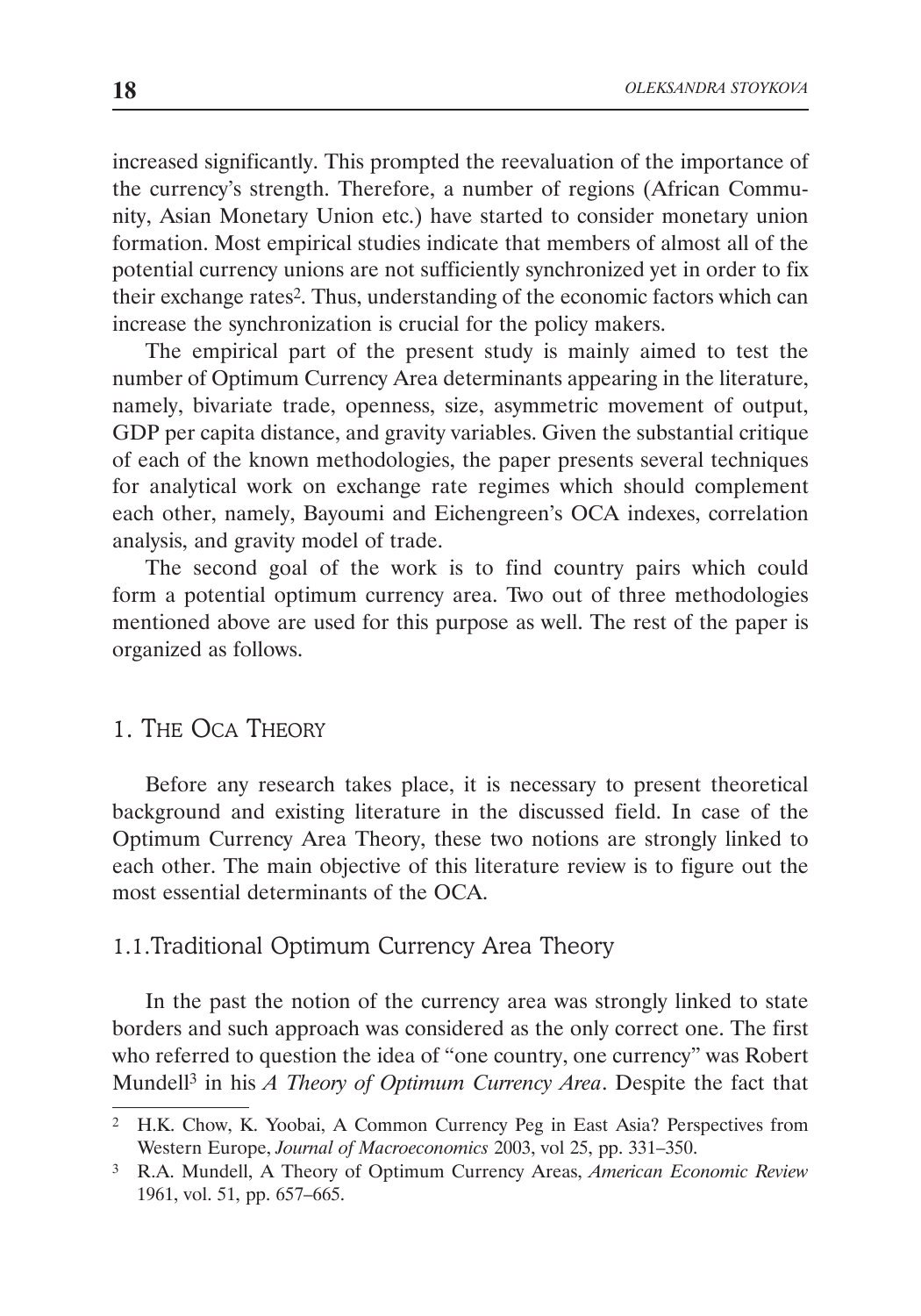some papers about exchange rate regimes existed even earlier<sup>4</sup>, R. Mundell<sup>5</sup> was the first to use the Optimum Currency Area (OCA) term, and, eventually, was named the father of the idea. From Mundell's definition, the Optimum Currency Area is a region where no fiscal or monetary intervention is needed to bring the economy back to its equilibrium. He tried to find an answer to the question of whether economies should have their own currencies or whether a monetary union would be more beneficial to the regions. This was the main difference to literature developed earlier in so far as previous researchers mostly debated on the exchange rate regimes.

Mundell introduced a simple example of two regions facing exogenous country-specific shocks and illustrated that flexible exchange rate regimes, which allow for different monetary policies in these regions, are effective tools which are used to restore the equilibrium in both of them in such case. However, he noticed that "another adjustment mechanism" should be developed for the same regions provided that they use a single currency. It should be noticed that this theory was developed in the world not only under Bretton Woods system of fixed, explicitly adjusted exchange rates, but also with restricted capital mobility. Consequently, economic shocks were one of the core topics disputed in academic papers.

Mundell believed that a currency area cannot be optimal if high unemployment or inflation is the result of a fixed exchange rate. Because of this, Mundell suggested that labour mobility across the region is one of the most essential factors for currency area to be optimal. He argued that in order to provide external and internal adjustment labour mobility is an effective substitute for a flexible exchange rate. In other words, high labour mobility allows two regions to be economically efficient under the common monetary policy. Thus, it is considered by Mundell that two regions with high labour mobility should have a fixed exchange rate. The second criterion highlighted by Mundell is price and wage flexibility. Mundell believed it will help to allocate financial flows where they are needed most.

Finally, Mundell emphasized that in the absence of the two abovementioned criteria, two regions should form one currency area if they do not suffer from asymmetric shocks. The explanation lies in the fact that two regions with asymmetric demand shocks experience the inverse problem of unemployment and inflation under both fixed and flexible exchange rates.

<sup>4</sup> See also: M. Friedman, *The Case for Flexible Exchange Rates*. Chicago: University of Chicago Press, 1953.

<sup>5</sup> R.A. Mundell, A Theory…, *op. cit.*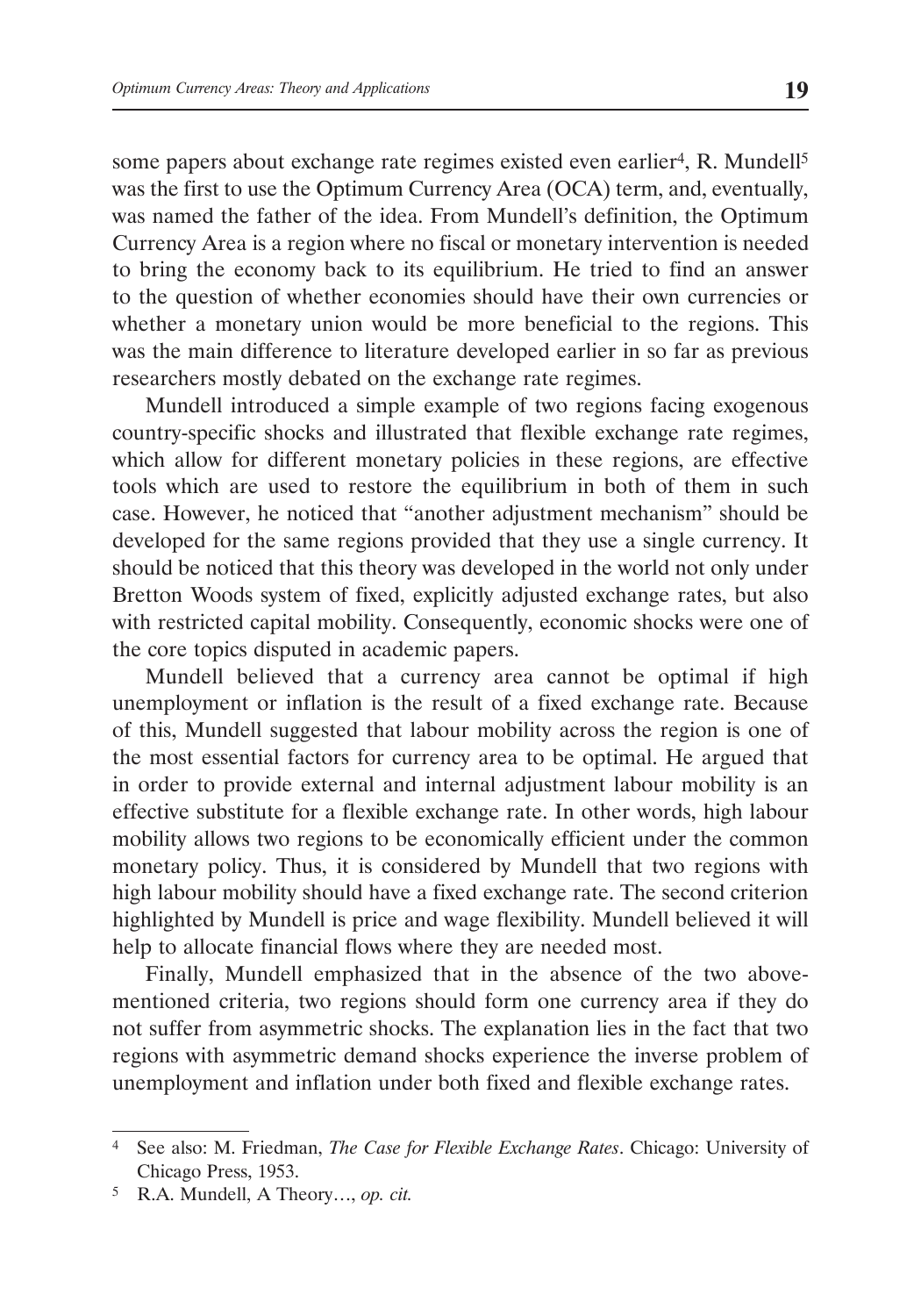Mundell also provided several valuable arguments for large currency areas. Firstly, transaction and information costs increase with a number of currencies; therefore:

"…money in its role of medium of exchange is less useful if there are many currencies"6.

Secondly, a huge number of small currency areas makes foreign exchange market too thin, which, in turn, allows to speculate on the market and makes it easier to affect the prices on the foreign exchange. Hence, it becomes more difficult to conduct monetary policy.

Another pioneering contributor to the optimum currency area theory was Ronald McKinon7. He has complemented Mundell's theory with dividing factors, such as capital and labour mobility. The latter was presented in two distinct senses: geographical factor mobility among regions and factor mobility among industries. McKinnon mentioned that in the presence of the second one, there would not be much need for the first factor. However, he agreed with Mundell's assumption that two regions with high mobility of factors should form a currency union.

McKinnon also mentioned the openness of the economy, defined as a ratio of tradable and non-tradable goods, as a key economic criterion to assess optimality. He argued that it is more beneficial for the country to join a monetary union if the degree of openness is high, since:

"… if we move across the spectrum from closed to open economies flexible exchange rate became both less effective as a control device for external balance and more damaging for internal price level stability"8.

The size of the economy also plays an important role in the McKinnon's theory. He stressed that small economies are more suitable for currency union than large ones.

Peter Kenen<sup>9</sup> further broadened the theory by putting emphasis on the importance of the diversified economy. His argumentation starts from the belief that: "... perfect labour mobility rarely exists"<sup>10</sup>. Thus, a new criterion

<sup>6</sup> *Ibidem.*

<sup>7</sup> R.I. McKinnon, Optimum Currency Areas. *American Economic Review* 1963, vol. 53, pp. 717–725.

<sup>8</sup> *Ibidem.*

<sup>9</sup> P. Kenen, *Theory of Optimum Currency Areas: An Eclectic View*, R. Mundell, A. Swoboda (eds.), Chicago: University of Chicago Press, 1969.

<sup>10</sup> *Ibidem.*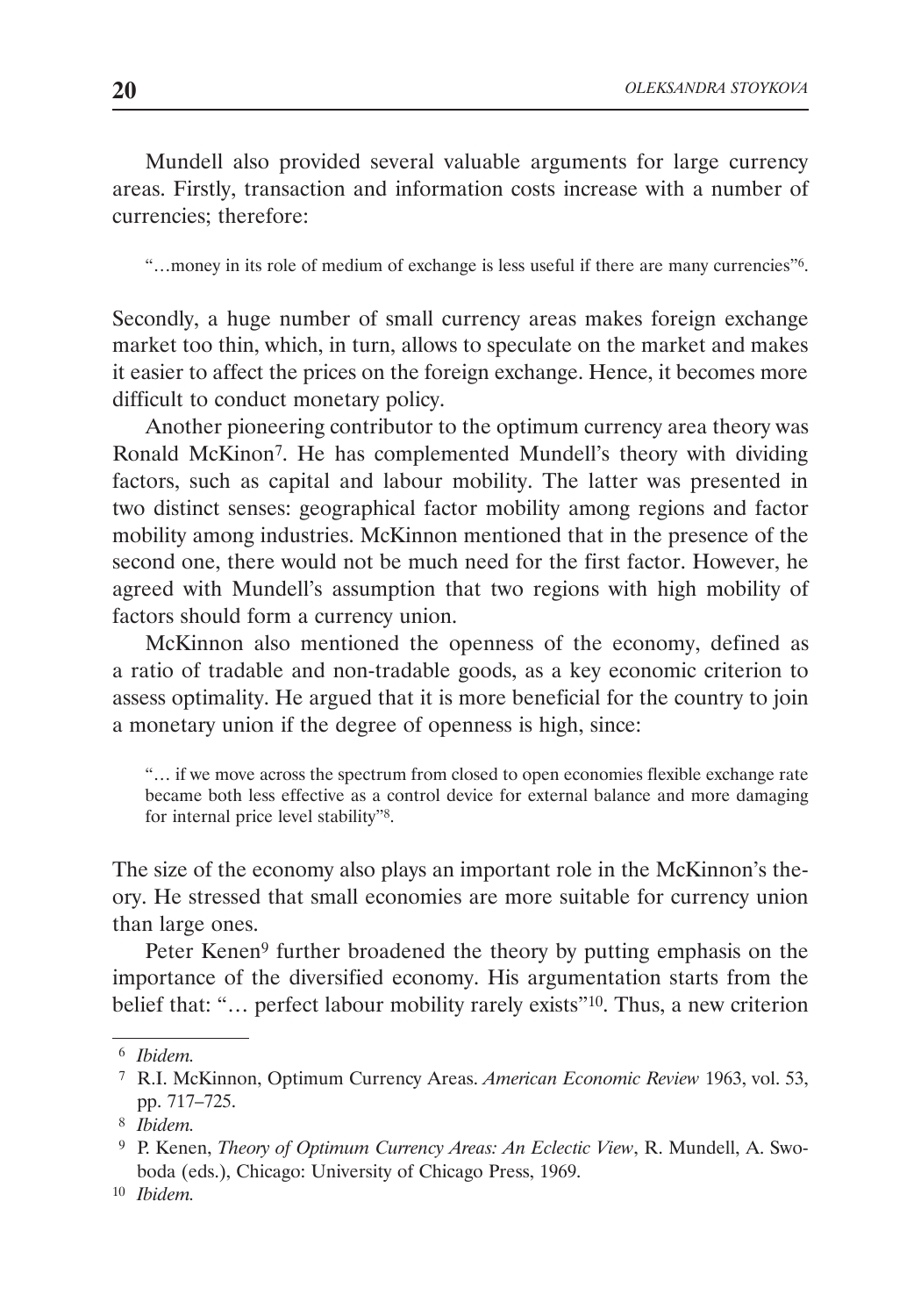for determination of optimality should be developed. He stated that product diversification may be more valid for this purpose and explained it as follows.

Assume that a country produces only one good which is also its export. Then, if negative demand shock affects the latter, it leads to a fall in export revenue. This, in turn, decreases demand for the domestic currency and causes depreciation. In case of fixed exchange rate regime, adjustment should be achieved by the decrease in price level and wages. As a result, the unemployment rate in the region increases. Thus, such an area cannot be considered an optimum. In addition, a highly diversified economy with highly diversified exports is less likely to suffer from shocks, since the shock in one industry tends to be compensated by the opposite in another. Therefore, a well-diversified economy will rarely experience changes in trade patterns in comparison to single-product one. Kenen mentioned, however, that product differentiation may not help in case of macroeconomic disturbances, since its export sector will be affected as a whole. Additionally, he admitted that diversified economies are likely to have relatively small marginal propensity to import. Furthermore, Kenen highlighted the importance of a similar production structure explaining it by the high probability of the sector-specific shocks symmetrically affecting the mentioned regions.

The author has also introduced the idea of regional fiscal integration as a crucial condition for a monetary union. Kenen argued that fiscal integration can work as an efficient tool to decrease the asymmetry of the shocks. Therefore, fiscally integrated regions are highly suitable for a fixed exchange rate regime or a monetary union.

Three authors mentioned above are usually considered as most crucial and cited. However, there is a number of other researchers who also deserve to be mentioned. The new "generation" of the OCA theory was inspired by the contradictions and lack of practical implementation of the traditional theory. A lot of debates were held on Kenen's diversification criteria. On the one hand, two single-product economies should keep their exchange rate flexible. On the other, these two economies combined in a monetary union will be more diversified. As a result, they will become more suitable for adoption of the fixed exchange rate.

One can say that McKinnon's product diversification criterion contradicts Kenen's openness criteria to some extent. In general, large economies are more likely to be well diversified and more independent in trade. Therefore, their export sector is relatively small and only a small part of the economy is affected by changes in the exchange rates. It can be concluded that, from Kenen's point of view, such (large) economies are suitable for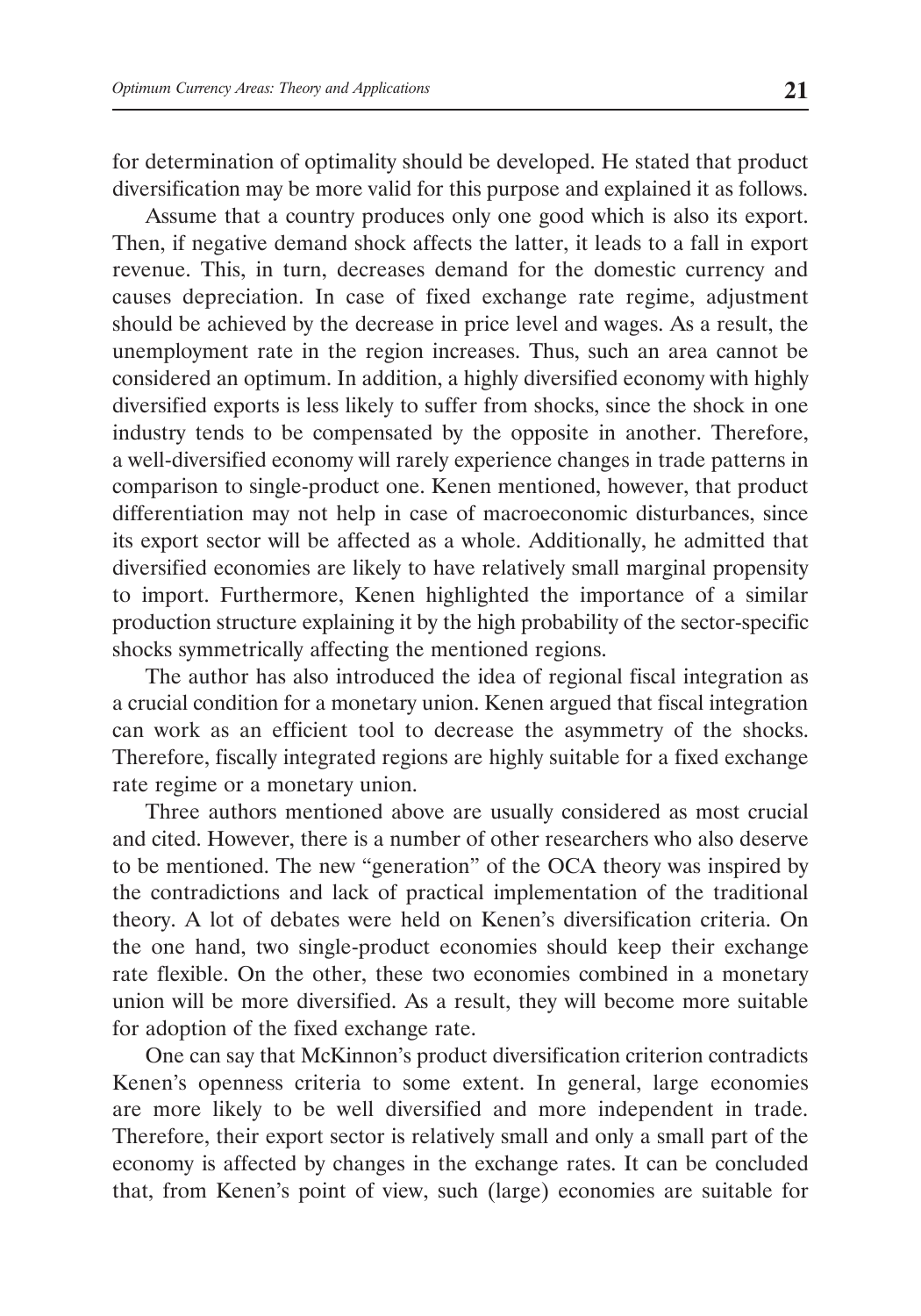a fixed exchange rate. McKinnon, however, argued that it is beneficial for rather small economies. Mundell's point of view does, indeed, contradict itself. He believed that "The Optimum Currency Area is not the world"11. Giercsh<sup>12</sup>, however, proved that Mundell's labour mobility means that, in the long run, the optimal currency area is the world.

A number of inconsistences were found in factor mobility criteria. Corden13 does not agree that labour mobility can deal with asymmetric shocks, especially in the long run. In his own words:

"…labor mobility is an inadequate substitute for exchange-rate flexibility, though it certainly reduces the costs, possibly substantially so, of exchange-rate inflexibility, and even yields gains of its own"14.

At the same time, labour mobility is likely to be lower in small countries, while McKinnon highlighted that large countries are less suitable for pegged exchange rates.

To sum up, seminal literature on the topic states that each group of countries could be at the same time considered feasible and not to form the OCA<sup>15</sup>. Tavlas<sup>16</sup> termed this as a 'problem of inconclusiveness'. As a result, a "new wave" of OCA researches started with the aim to deal with existing contradictions and paradoxes.

Corden<sup>17</sup> came up with obvious, to some extent, conclusion that a monetary union eliminates region's direct ability to influence monetary policy and exchange rate's fluctuations. This made him agree with Mundell's argument that price and wage flexibility are the most essential criteria, since they are responsible for the adjustment in absence of monetary policy.

<sup>11</sup> R.A. Mundell, A Theory…, *op. cit.*

<sup>12</sup> H. Giersch, On the Desirable Degree of Flexibility of Exchange Rates. *Weltwirtschaftliches Archiv* 1973, vol. 109, pp. 191–213

<sup>13</sup> W. Corden, *The adjustment problem*. L. Krause & W. Salant (Eds). Washington, DC: Brookings, 1973.

<sup>14</sup> *Ibidem.*

<sup>15</sup> P. Krugman, *Lessons of Massachusetts for EMU*, F. Torres, F. Giavazzi (eds.), New York: Cambridge University Press, 1993.

<sup>16</sup> G.S. Tavlas, The New Theory of Optimum Currency Areas. *The World Economy* 1993, vol. 16, pp. 663–685.

<sup>17</sup> W. Corden, *Monetary Integration, Essays in International Finance*, Princeton: Princeton University, 1972.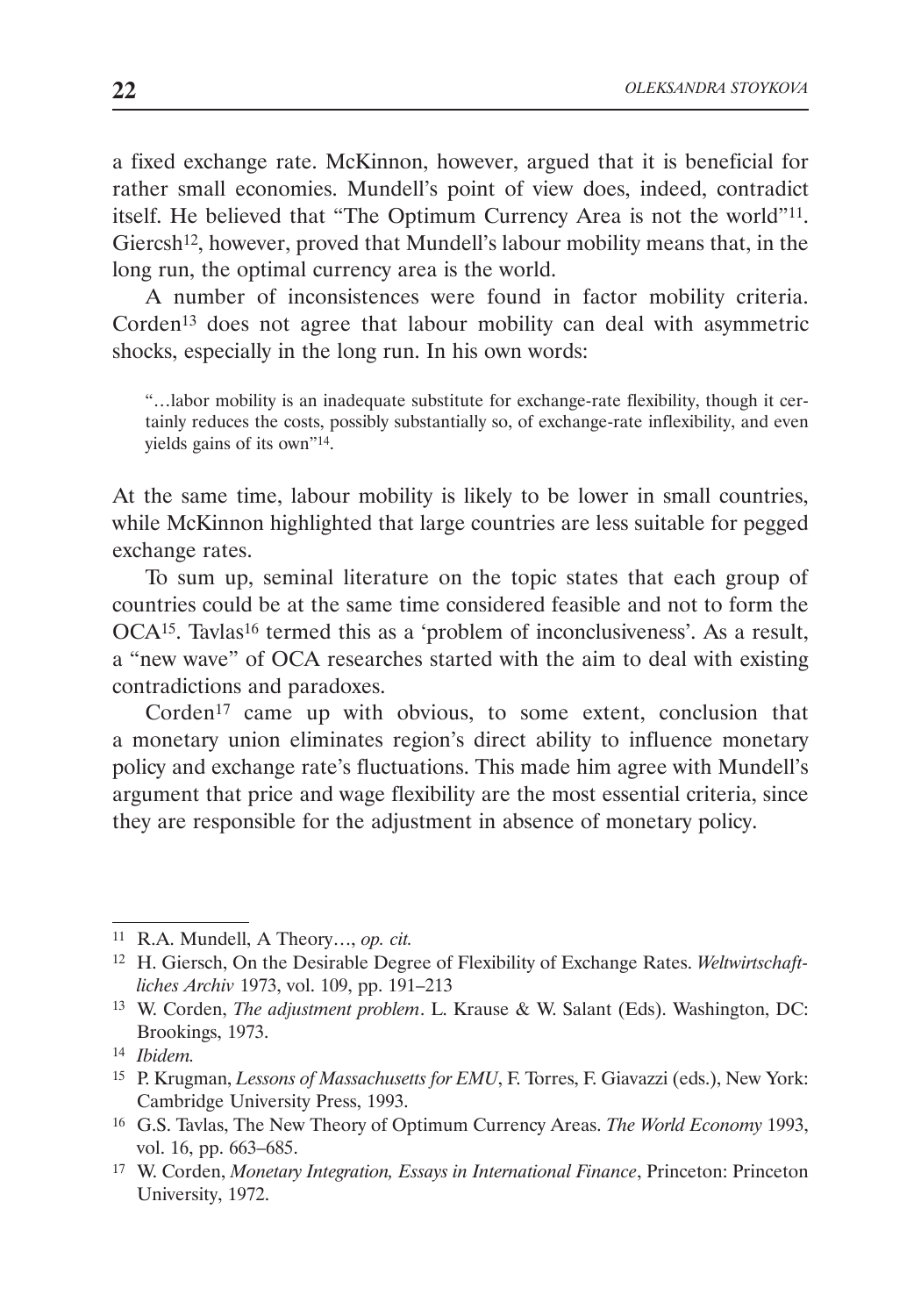Besides, Corden<sup>18</sup> considered that countries which want to fix their exchange rate should also have a similar inflation level. In other case, a lot of additional funds would be required for this purpose of the OCA creation. This finding was mentioned by Fleming19 as well.

In addition, Fleming concluded that the currency peg will be costly in case of different growth rates of productivity. De Grauwe20 initially agreed with this, but changed his mind in later paper. Importance of inflation was also mentioned by Magnifico21. He introduced a new economic concept of "national propensity to inflation" (NPI). This variable is a function of inflation-unemployment trade-off in each economy. The author argued that NPI should be similar in both regions. Otherwise, both countries would have to choose the less-advantageous point on their Phillips curves. This concept, however, is rarely mentioned in the OCA literature. Gandolfo<sup>22</sup> pointed that similarities in the rates of inflation can be obtained *after* countries will form a monetary union.

Mundell23 in his second paper on the Optimum Currency Area known as Mundell II or new Mundell, advocated the importance of assets' differentiation as another adjustment mechanism to be used for international risk sharing. A similar criterion was stressed by Obstfeld and Rogoff24.

Also, early Mundell<sup>25</sup>, as almost all economists at that time, believed that a flexible exchange rate is a good instrument for stabilizing economy after asymmetric shocks. New

Mundell's paper, however, was written at the time when the capital mobility was observed. Therefore, he changed his view to considering the exchange rate a source of large asymmetric shocks. In other words, new Mundell's view proposes that the consequence of monetary union (loss

<sup>25</sup> R. Mundell, *Uncommon…*, *op. cit.*

<sup>18</sup> *Ibidem.*

<sup>19</sup> J.M. Fleming, On exchange rate unification. *The Economic Journal* 1971, vol. 81, no. 323, pp. 467–488.

<sup>20</sup> P. De Grauwe, The interaction of monetary policies in a group of European countries, *Journal of International Economics* 1975, vol. 5, no. 3, pp. 207–228.

<sup>21</sup> G. Magnifico, European Monetary Unification for Balanced Growth: A New Approach, Princeton: Princeton University Press, 1971.

<sup>22</sup> G. Gandolfo, *Monetary unions*, P. Newman, M. Milgate, J. Eatwell (eds), London: MacMillan, 1992.

<sup>23</sup> R. Mundell, *Uncommon Arguments for Common Currencies*, H.G. Johnson, A.K. Swoboda (eds.), London: George Allen and Unwin Ltd., 1973.

<sup>24</sup> M. Obstfeld, K. Roggoff, *Foundations of International Macroeconomics*, Cambridge: MIT Press 1996.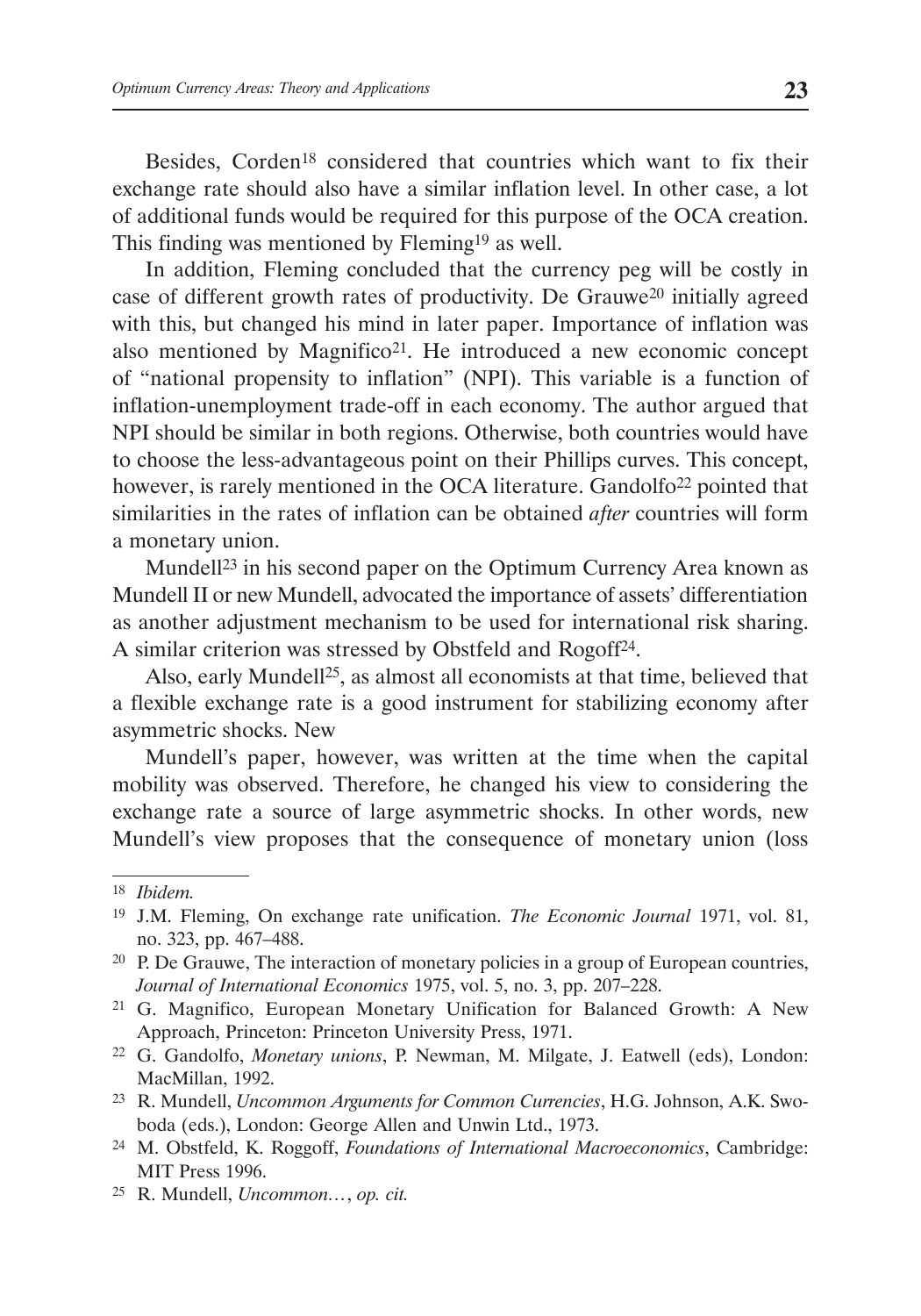of exchange rate as an effective adjustment tool) is no more the cost, but rather a benefit to regions, since the probability of asymmetric shocks in the economy is reduced. This Mundell's finding is one of the examples of what will be later named by Frankel and Rose<sup>26</sup>.

The Endogeneity of the Optimum Currency Area Criteria. This theory implies that regions which form a monetary union without **prior fulfillment of** criteria proposed by the theory can meet them **after** they will peg their currency. In Frankel and Rose's<sup>27</sup> words:

"Countries which join EMU, no matter what their motivation may be, may satisfy the OCA properties ex-post even if they do not ex-ante".

This, however, works in the opposite direction as well. One of the examples for the reverse situation is Krugman's specialization effect, which is going to be discussed later. Vaubel<sup>28</sup> stressed that a real exchange rate is one of the most appropriate OCA criteria.

As stated in his paper:

"real exchange rate changes are clearly measurable and automatically give the appropriate weights to the economic forces of which they are the result".<sup>29</sup>

Later, Gros and Hobza<sup>30</sup> agreed with the statement. Mintz<sup>31</sup> listed political factors among other conditions for the monetary union. Additionally, Haberler<sup>32</sup> emphasized that similar attitude to the policies among regions

<sup>26</sup> J. Frankel, A. Rose, A Panel Project on Purchasing Power Parity: Mean Reversion Within and Between Countries, *Journal of International Economics* 1996, vol. 40, pp. 209–224.

<sup>27</sup> *Ibidem.*

<sup>28</sup> R. Vaubel, Real Exchange Rate Changes in the European Community – The Empirical Evidence and its Implications for European Currency Unification, *Review of World Economics* 1976, vol. 112, no. 3, pp. 429–470.

<sup>29</sup> *Ibidem.*

<sup>30</sup> D. Gros, A. Hobza, *Exchange Rate Variability as an OCA Criterion: Are the Candidates Ripe for the Euro?*, Brighton: International Center for Economic Growth European Center, 2003*.*

<sup>31</sup> N. Mintz, *Monetary union and economic integration*, New York: New York University Press, 1970.

<sup>32</sup> G. Haberler, *The international monetary system: Some recent developments and discussions*, G.N. Halm (ed.), Princeton, NJ: Princeton University Press, 1970.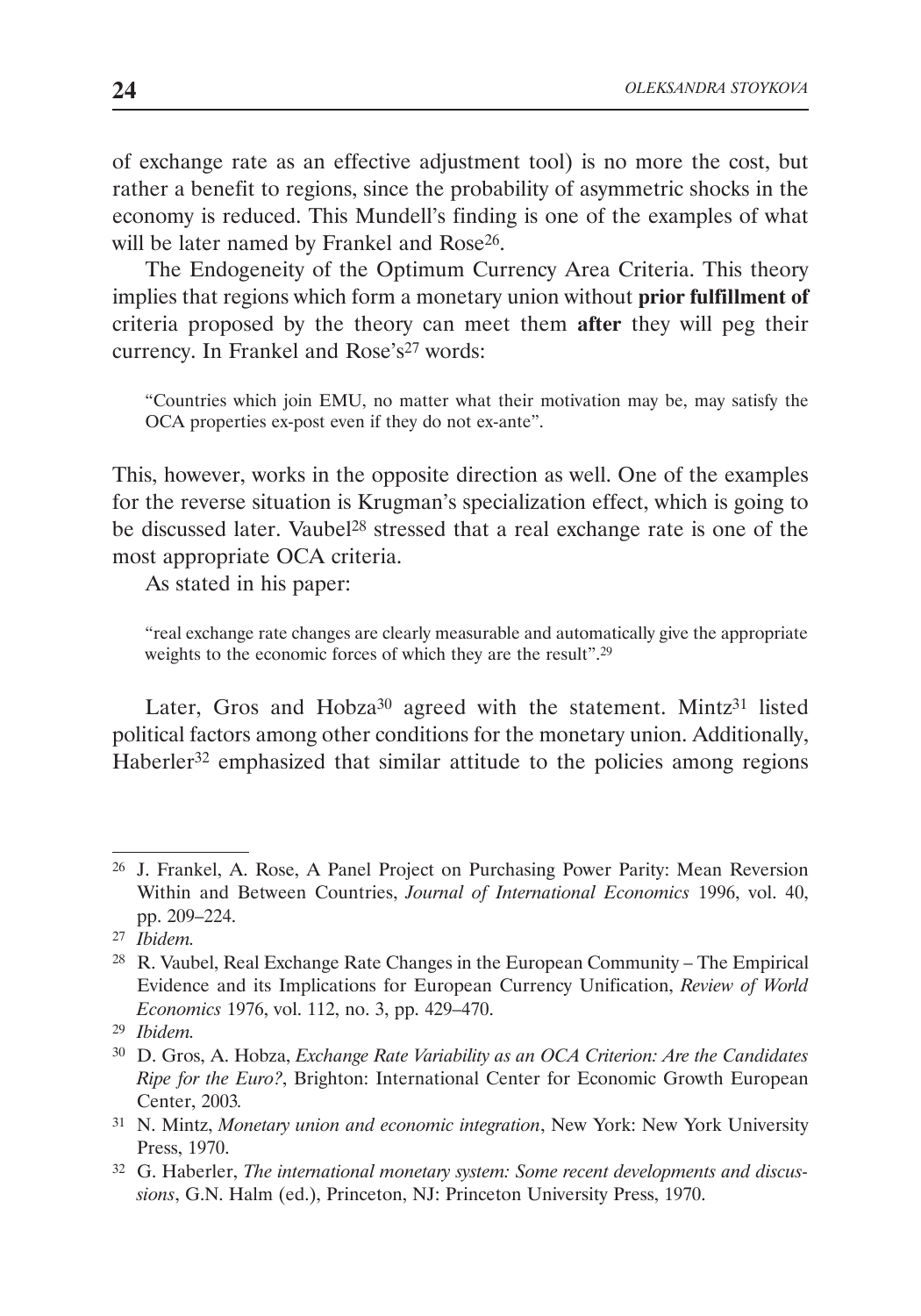should be a criterion. Tower and Willett<sup>33</sup> noticed that preferences towards growth, inflation, and unemployment should be on the same level to form a flourishing currency area. Furthermore, policy makers should have a noteworthy capacity for trade-off among targets.

The significant part of Tower and Willett's paper was devoted to the factors influencing relative costs and benefits of the OCA. They argued that an individual approach to each country, rather than single criterion for all, will help to assess optimality.

However, the first to introduce the idea of measuring the cost and benefit of the currency area and noticed that each region should estimate cost and benefit from its own perspective was Ishayama<sup>34</sup>. Moreover, Ishayama highlighted that differences in social preferences may cause "harm" for currency area in the form of different inflation rates and wage increases.

## 1.2. New theory of optimum currency areas

The fact that optimum currency area theory was not complete, alongside with a number of new macroeconomic developments, gave the birth to "new theory of Optimum Currency Areas"35. One modern OCA researcher, Tavlas<sup>36</sup>, wrote the following in the first sentence of his paper:

"The theory of optimum currency area is back. Once dismissed as 'something of a dead- -end problem'37, and derided it as 'primarily a scholastic discussion which contributes little to practical problems of exchange rate policy and monetary reform"38.

Other authors, Emerson et al.<sup>39</sup>, mentioned that:

<sup>33</sup> E. Tower, T. Willett, *The Theory of Optimum Currency Areas and Exchange Rate Flexibility*. *A More General Framework.* Princeton: Princeton University Press, 1976.

<sup>34</sup> Y. Ishiyama, The Theory of Optimum Currency Areaspp. A Survey. *IMF Staff Papers*  1975, vol. 22, pp. 344–383.

<sup>35</sup> P. De Grauwe, German Monetary Unification. *European Economic Review* 1992, vol. 36, pp. 445–453.

<sup>36</sup> G.S. Tavlas, The New Theory…, *op. cit.*, pp. 663–685.

<sup>37</sup> H.G. Johnson, The case for flexible exchange rates. *Federal Reserve Bank of St. Louis Review* 1969, vol. *51*, no. 6, pp. 12–24.

<sup>38</sup> Y. Ishiyama, *The theory…*, *op. cit.*

<sup>39</sup> M. Emerson, D. Gros, A. Italianer, G. Pisani-Ferry, H. Reichenbach, *One Market, One Money. An Evaluation of the Potential Benefits and Costs of Forming Economic and Monetary Union*, Oxford–New York: Oxford University Press, 1992.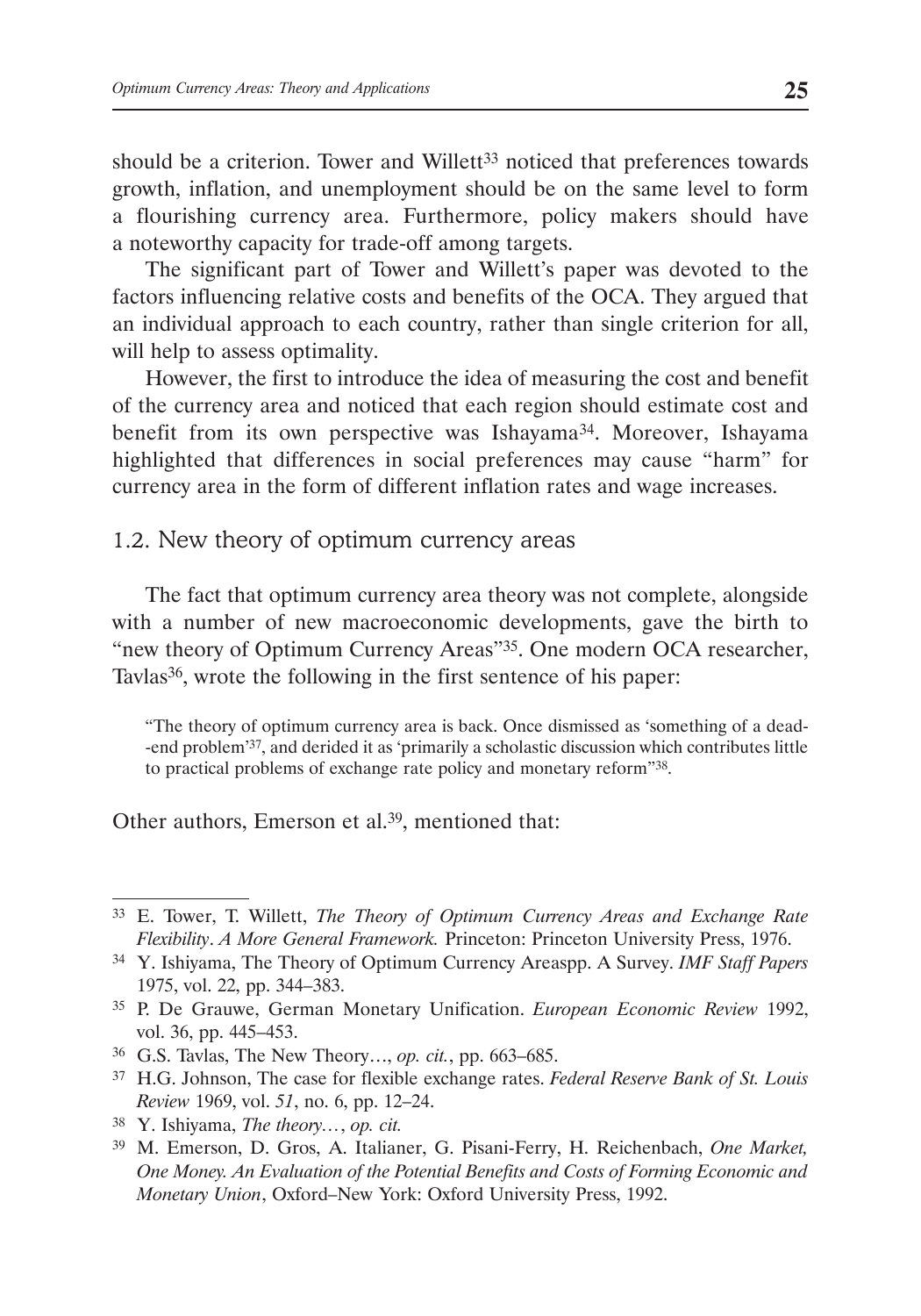"…there is still no ready-to-use theory for assessing the costs and benefits of economic and monetary union".

Furthermore, a slowdown in the optimum currency area research was commonly explained by the lack of real world examples. With the appearance of European Monetary Union, however, more and more researchers became interested in the topic. The "new" Optimum Currency Area theory took into consideration recent (for that time) macroeconomic findings such as expectation formulation, the ineffectiveness of monetary policy, time inconsistency, credibility, the character of shocks, business cycle synchronization, specialization issues etc.<sup>40</sup>. In general, a shift from more economic criteria to more policy-oriented ones has been seen in the OCA theory papers since 1990s. Political reasons have been also mentioned among important issues in the modern optimum currency area theory. Another difference between traditional and new theories is that the new theory focuses more on benefits, while the traditional one mostly highlights costs of a fixed exchange rate regime.

First of all, modern authors in the OCA field argued about the loss of monetary policy as a huge cost for individual country. Unlike Corden<sup>41</sup>, Alesina, Barro and Tenreyero<sup>42</sup>, who believed that:

"The costs of giving up monetary independence are lower the higher the association of shocks between the client and the anchor".

Mélitz43 stressed **that** economies may need a different monetary policy even in case of symmetric shocks if their starting economic positions are different. Calvo and Reinhart<sup>44</sup> in *Fear of Floating* emphasized that in case of inadequate usage of monetary policy, the cost of monetary independence loss will not be substantial. This founding is known as rules vs. discretion literature. The pioneering literature in rules vs. discretion topic was written

<sup>40</sup> For more on the subject see: K. Beck, *Akcesja Polski do strefy euro w świetle teorii optymalnych obszarów walutowych – weryfikacja empiryczna*, [w:] S. Lis (red.), "Kontrowersje wokół akcesji Polski do Unii Gospodarczej i Walutowej", Wydawnictwo Uniwersytetu Ekonomicznego w Krakowie, Kraków 2011, pp. 224–238.

<sup>41</sup> W. Corden, *Monetary Integration*, *op. cit.*, 1972.

<sup>42</sup> A. Alesina, R. Barro, S. Tenreyero, *Optimal currency areas*, Cambridge: NBER, 2002.

<sup>43</sup> J. Mélitz, Brussels on a Single Money, *Open Economies Review* 1991, vol. 2, pp. 323–336.

<sup>44</sup> G. Calvo, C. Reinhart, Fear of Floating, *The Quarterly Journal of Economics* 2002, vol. 117, no. 2, pp. 379–408.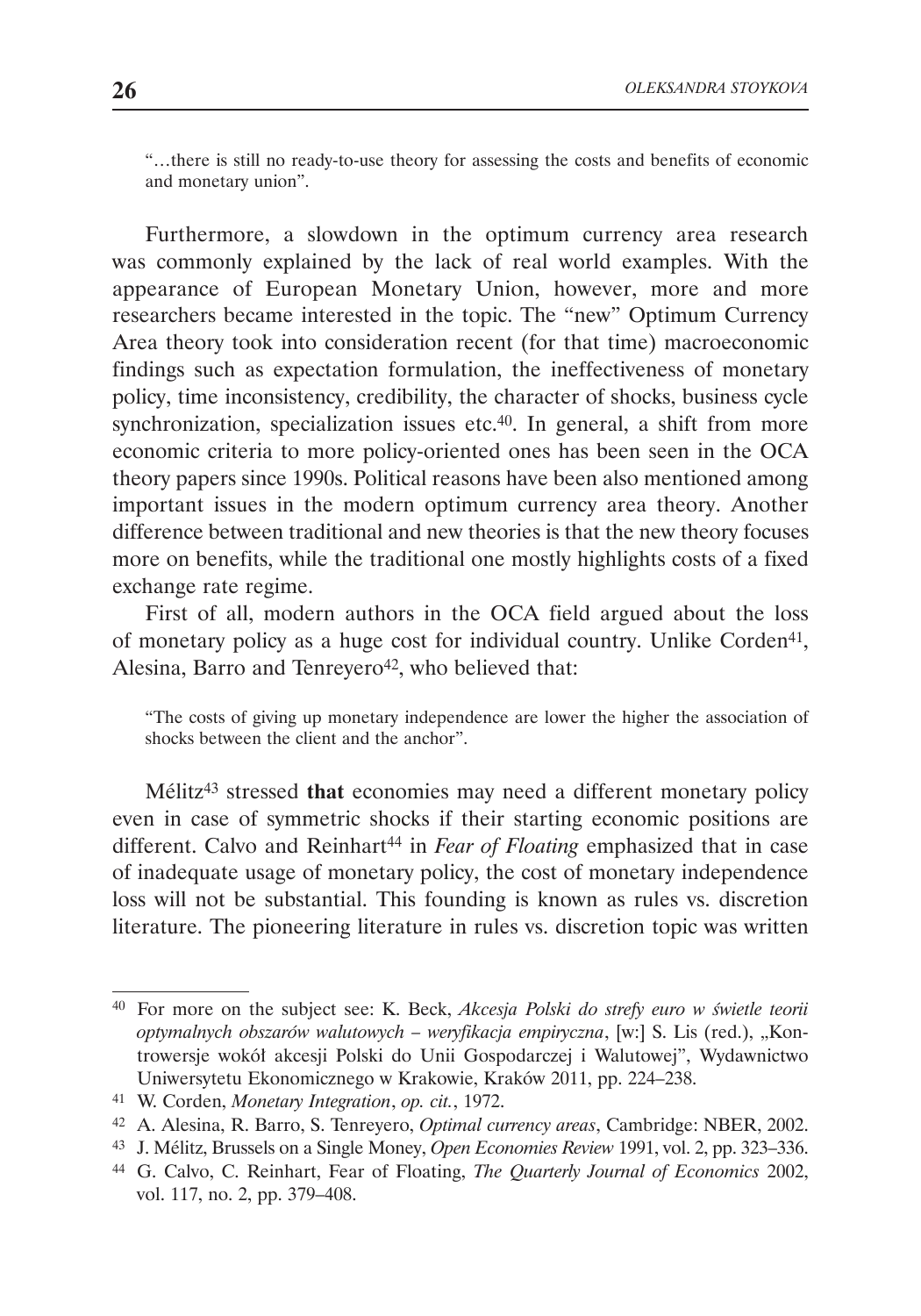earlier45. The literature pointed to the following idea: Policy makers may offer prospects of low inflation in the next period in order to manipulate private agent's expectations and force them to conduct wage contracts under wrong expectations. This will allow to increase inflation unexpectedly and, therefore, to lower unemployment along a short-run Philips curve. However, this can happen only once, because cheated agents will distrust promises and adjust their expectations. As a result, such an economy will receive higher inflation alongside with the same level of unemployment. In this situation the government will need to find a way of dealing with continuously increasing inflation. Alesina, Barro and Tenreyero<sup>46</sup> proposed adopting credible currency as a solution.

Already mentioned endogeneity of the optimum currency area criteria, firstly intuitively created by Mundell<sup>47</sup>, was a hot issue for discussion in the new theory. It is commonly said that a currency union eliminates "borders" between participating regions. It means that countries within a monetary union experience a decrease in transaction costs, and, therefore, they are forced to increase trade volumes between each other<sup>48</sup>. Since single currency also leads to the absence of market segmentation and exchange rate volatility, trade between countries increases even further. This allowed De Grauwe and Mongelli49 to make a general conclusion that a currency union forces trade in regions to increase significantly. The presence of high trade between countries leads to two possible outcomes: either an increased specialization in the industry with the comparative advantage or rise in business cycle correlation in case of common demand shock's predominance. Frankel and Rose50 believed that the second is true. Based on this finding, Frankel and Rose<sup>51</sup> have explicitly introduced the concept of endogeneity of the optimum currency area criteria. This idea contradicts the traditional theory, which states that symmetric shocks are precondition for a currency union. The new

<sup>45</sup> F. Kydland, E. Prescott, Rules Rather than Discretion: The Inconsistency of Optimal Plans, *Journal of Political Economy* 1977, vol. 85, pp. 473–491.

<sup>46</sup> A. Alesina, R. Barro, S. Tenreyero, *Optimal currency…*, *op. cit.*

<sup>47</sup> R.A. Mundell, A Theory…, *op. cit.*

<sup>48</sup> J. McCallum, National borders matter: Canada-US regional trade Patterns, *American Economic Review* 1995, vol. 85, no. 3, pp. 615–623.

<sup>49</sup> P. De Grauwe, F. Mongelli, *Endogeneities of Optimum Currency Areas*, Frankfurt am Main: European Central Bank, 2004*.*

<sup>50</sup> J. Frankel, A. Rose, Is EMU More Justifiable Ex Post Than Ex Ante?, *European Economic Review* 1997, vol. 41, pp. 753–760.

<sup>51</sup> *Ibidem.*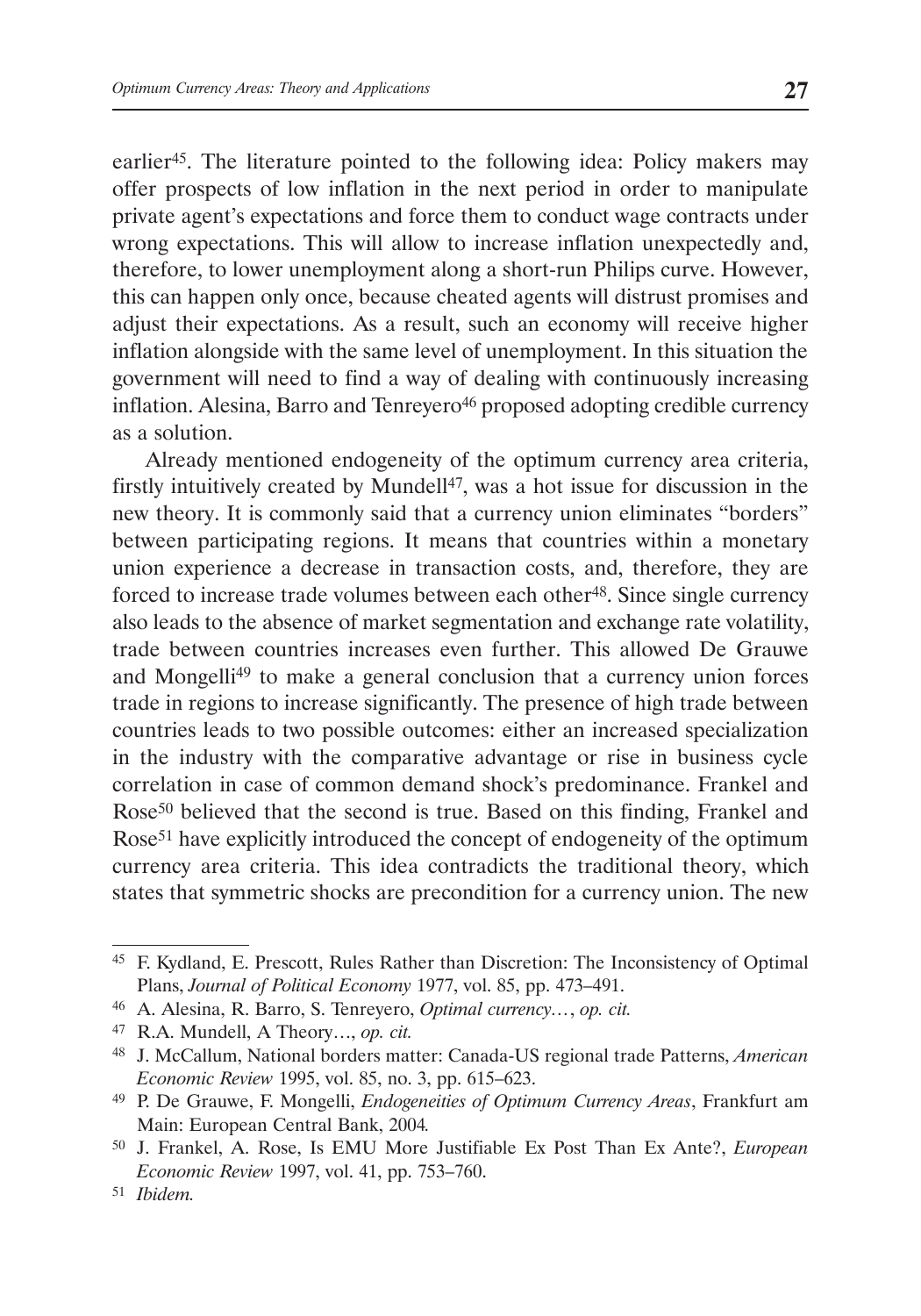Figure 1

theory emphasizes that the criterion will be fulfilled ex-post. However, the opposite direction of the endogeneity should be considered as well.

The reverse situation, that is one when countries are not fulfilling the OCA after the creation of the monetary union, is clearly illustrated using the OCA line by Broz<sup>52</sup>. Figure 1 illustrates a positive correlation between benefits of monetary union for regions and both correlation of incomes and openness of the economies. Countries for which it is beneficial to form monetary union will be placed above the line on Figure 1. Countries which will found it costly will be placed below it.

The notion shown on the graph is known as Krugman's specialization effect53. He considers that countries experiencing the increase in trade are more likely to specialize in production. Therefore, their income correlation decreases. The final result is shown in the figure: Region will move down and to the right, shifting from the advantageous to the disadvantageous position on the diagram.

Krugman's specialization effect Advantages of common Correlation of incomes among currency dominate members of group Advantages of monetary independence dominate OCA line Extent of trade among members of group (openness criterion)

Source: T. Broz, The theory…, *op. cit.*

One of the leading roles in the modern OCA theory is devoted to business cycles synchronization (BCS) criterion. It is commonly believed that the higher correlation of business cycles, the lower the cost of leaving off the

<sup>52</sup> T. Broz, The theory of optimum currency areas: A literature review, *Privredna Kretanja I Ekonomska Politika*, 2005, vol. 104, pp. 53–78.

<sup>53</sup> P. Krugman, *Lessons of…*, *op. cit.*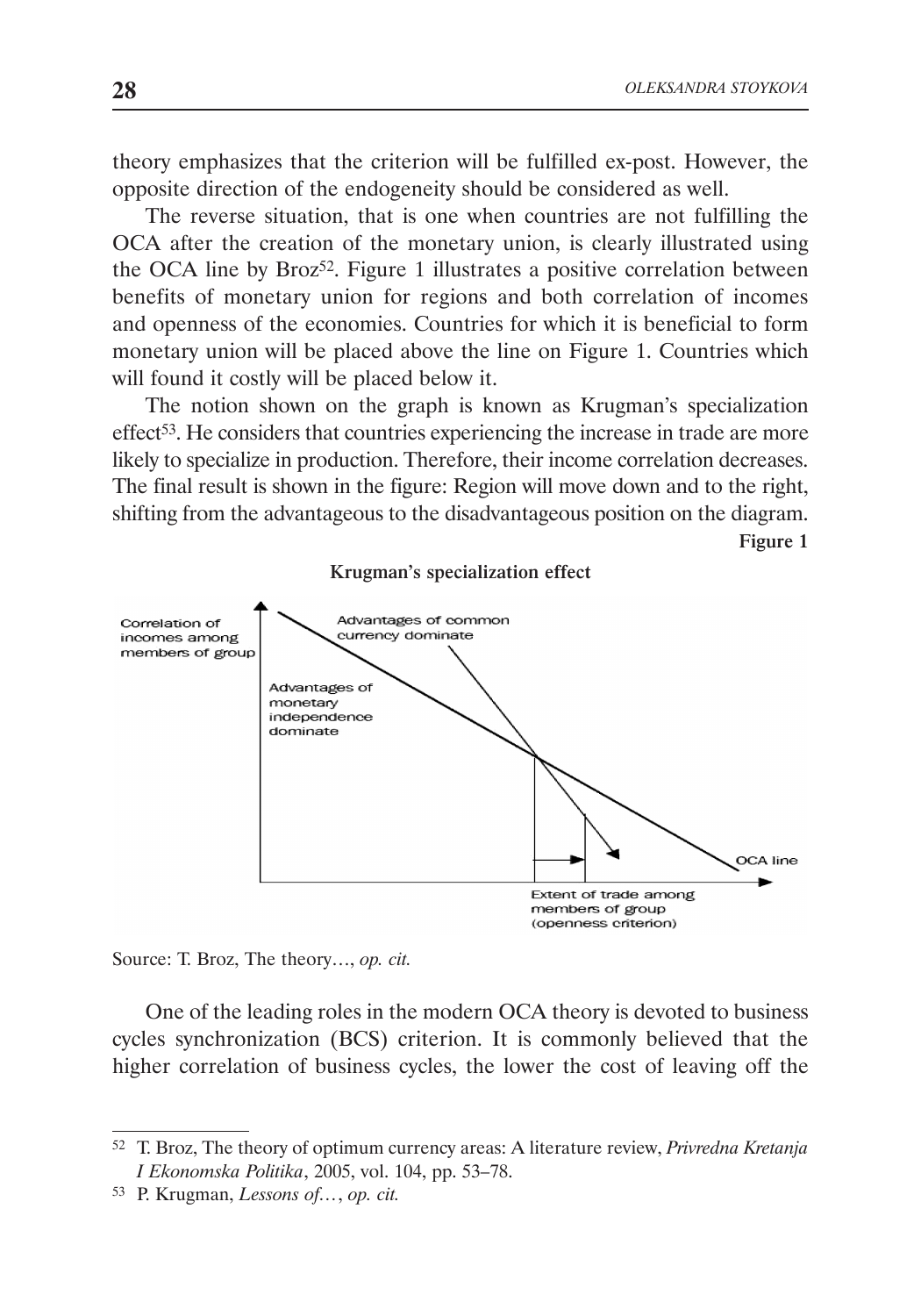independent monetary policy. Frankel and Rose<sup>54</sup> stressed that business cycle correlation is likely to be endogenous. This was also proved empirically. Frankel and Rose<sup>55</sup> also argued that there is a significant impact of trade on business cycles synchronization. The former, as it was mentioned, is affected by monetary union membership Additionally, Frankel and Rose<sup>56</sup> highlighted gravity variables among other determinants of BSC. Imbs<sup>57</sup> tested the influence of intra-industry trade on BSC and showed the existence of a positive relationship among them.

Frankel<sup>58</sup> highlighted the importance of dominated trading partners and income convergence between potential currency union members. He emphasized that the correlation of income might cause similarities in production and consumption as well as reduction of the possibility of asymmetric shocks.

De Grauwe<sup>59</sup> indicated that different labour market institutions may cause difficulties for currency area members. Dellas and Tavlas<sup>60</sup> pointed out to the importance of countries' real convergence for the OCA theory. They considered two countries at a different level of economic development. The first one is a developed country with a relatively high income, while the second one is developing country with the low level of income. The authors have predicted possible outcomes for the developing country in case of common monetary police with the price stability as an objective. These were low interest rate, too optimistic income expectations, "wrong" incentive structure of investment, and excessive domestic demand. As a result:

"…the economy concerned may eventually be faced with the need to undergo a prolonged deflation in order to regain competitiveness"<sup>61</sup>.

<sup>54</sup> J. Frankel, A. Rose, A Panel Project on Purchasing Power Parity: Mean Reversion Within and Between Countries, *Journal of International Economics* 1996, vol. 40, pp. 209–224.

<sup>55</sup> *Ibidem.*

<sup>56</sup> *Ibidem.*

<sup>57</sup> J. Imbs, *Trade, Finance, Specialization and Synchronization*, London: CERP, 2003.

<sup>58</sup> J. Frankel, *No Single Currency Regime is Right for All Countries or at All Times*, Cambridge: NBER, 1999.

<sup>59</sup> P. De Grauwe, The euro at stake? The monetary union in an enlarged Europe, *CESifo Economic Studies* 2003, vol. 49, no. 1, pp. 103–121.

<sup>60</sup> H. Dellas, G.S. Tavlas, An optimum-currency-area odyssey, *Journal of International Money and Finance* 2009, vol. 28, no. 7, pp. 1117–1137.

<sup>61</sup> *Ibidem.*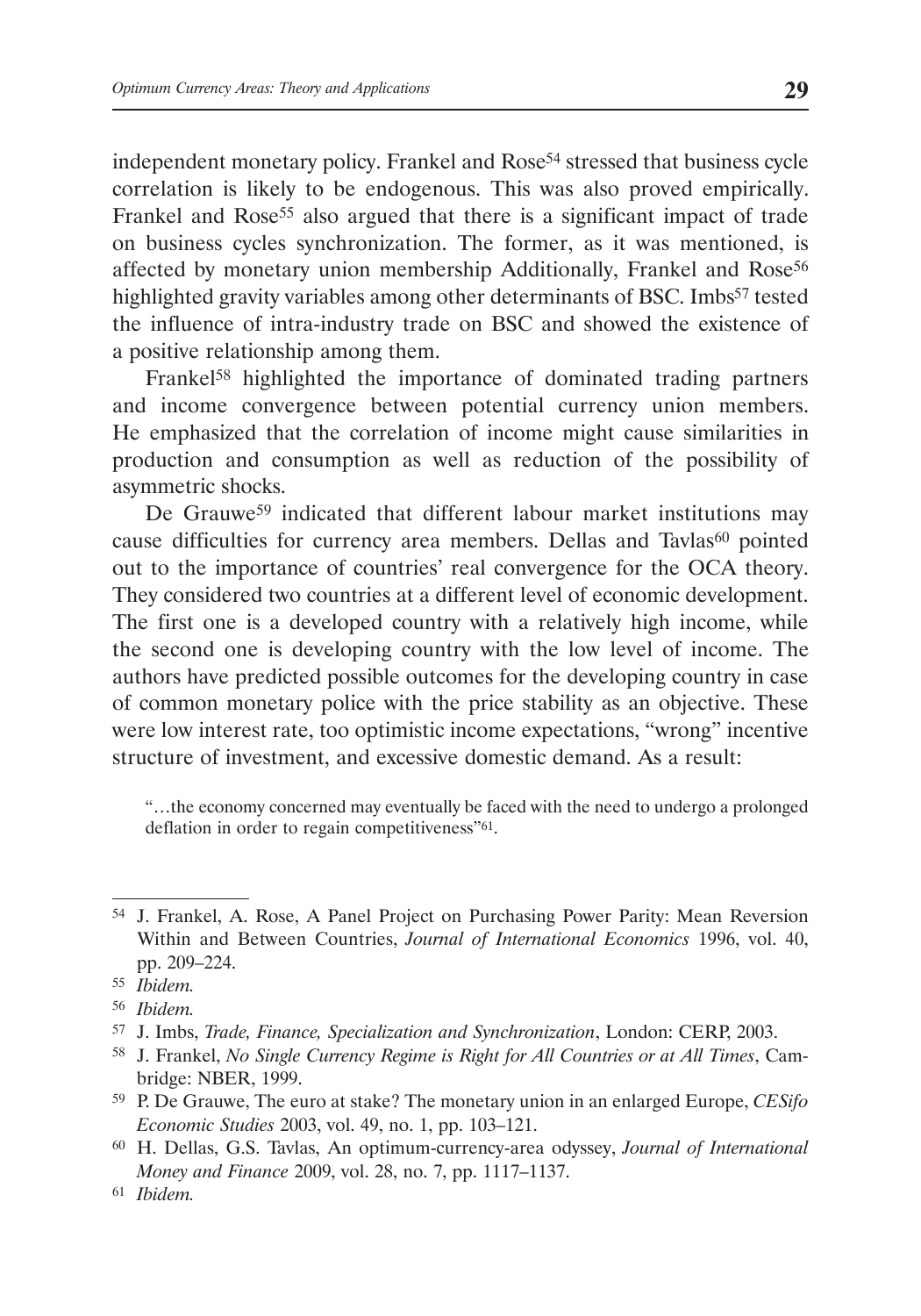#### 1.3. How to test the OCA criteria. Evidence from the literature

Indeed, empirical research in the Optimum Currency Area theory is a very complicated issue. There exists no mechanism accounting for all potential cost and benefits. That is why researchers use approaches that analyse the OCA criteria through measurements which are strongly linked to the OCA theory (Exchange Rate, Business Cycles, Economic Shocks etc.).

There are several key methods used in literature for "operationalizing" the OCA theory. The first, developed by Bayoumi and Eichengreen<sup>62</sup>, is responsible for a significant progress in the empirical OCA methodology. This technique tries to relate the variability of exchange rates with the main OCA criteria highlighted in the literature. In more formal way, Bayoumi and Eichengreen propose to construct a so-called OCA index based on the estimation of the following equation:

$$
SD(e_{ij}) = \alpha + \beta_1 SD(\Delta y_i + \Delta y_j) + \beta_2 DISSIM_{ij} + \beta_3 TRADE_{ij} + \beta_4 SIZE_{ij} \quad (1)
$$

- $SD(e_{ij})$  the standard deviation of the change in the logarithm of the endyear bilateral exchange rate between countries *i* and *j*,
- $SD(\Delta y_i + \Delta y_j)$  the standard deviation of the difference in the logarithm of real output between *i* and *j*,
- $DISSIM_{ii}$  the sum of the absolute differences in the shares of agricultural, mineral, and manufacturing trade in total merchandize trade,
- *TRADE<sub>ij</sub>* the mean off the ratio of bilateral exports to domestic GDP for the two countries,
- $SIZE_{ii}$  the mean of the logarithm of the two GDPs measured in U.S. dollars *α* is an intercept term.

On the basis of the result, the dependent variable, which is named Optimum Currency Area index, is estimated for pairs of countries. Low OCA index indicates that countries will find it beneficial to create a monetary union.

The second method, which is sometimes called correlation and cluster analysis, is aimed to find regions with similarities in OCA criteria. The degree of business cycles synchronization has proven to be a useful measure for this purpose. The most common method employs pairwise correlation coefficient of detrended GDP, also known as Business Cycle Synchronization Index (Rose, 1998) as a measure of BSC.

<sup>62</sup> T. Bayoumi, B. Eichengreen, *Shocking…*, *op. cit.*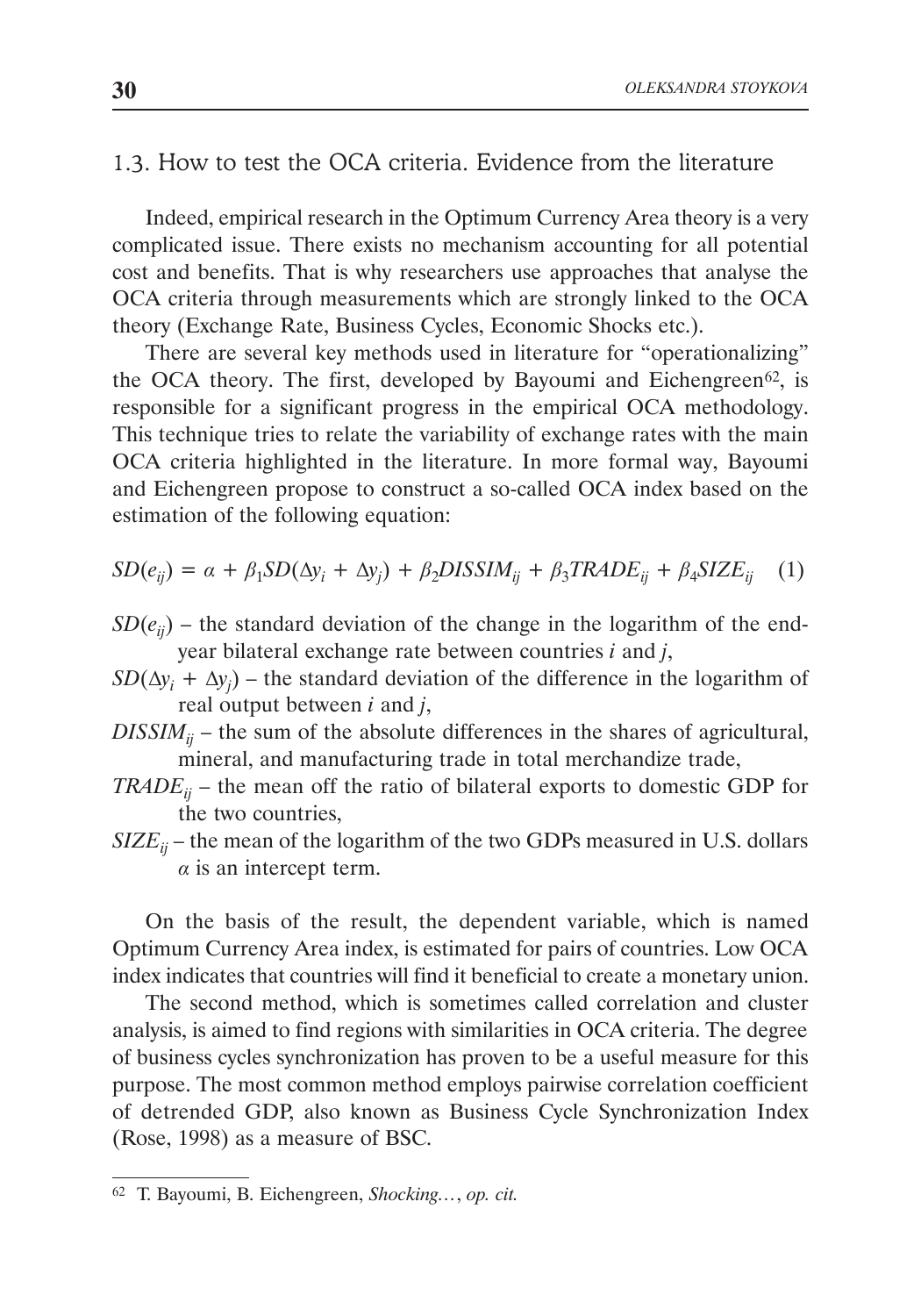$$
cor_{ij} = cor(y_i, y_j) = \frac{cov(y_i, y_j)}{\sqrt{var(y_i)} \times var(y_i)}
$$
(2)

 $y_i$ ,  $y_j$  – cyclical components of real GDPs measured in US \$ for countries *i* and *j* respectively

In order to obtain cyclical component of GDP, different filters (Hodrick – Prescott, Baxter – King band – pass etc.) are used<sup>63</sup>.

Another technique is called Generalized Purchasing Power Parity (G-PPP) theory. The approach was introduced by Enders and Hurn64. The general concept is based on the following fact.

It can happen that macroeconomic determinants of real exchange rate for a group of countries are non-stationary. It causes real exchange rate for these economies to be non-stationary as well. However, if the determinants are sufficiently integrated, the real exchange rate will present similar trends. Mundell<sup>65</sup> argued that such economies (which share common real disturbances) form an optimum currency area.

G-PPP method can be presented in the form of the following regression:

$$
r_{12t} = \beta_0 + \beta_{13t} r_{13t} + \beta_{14t} r_{14t} + \dots + \beta_{1mt} r_{1mt} + \varepsilon_t
$$
 (3)

*r* – the bilateral real exchange rates between country 1 (the base country) and country i in the time period of  $t$ .  $\beta$  is an intercept term.

 $\beta$  – the parameters of the co-integrating vector, and

*ε* – a stationary stochastic disturbance term.

The higher cointegration between real exchange rate, the lower the cost of monetary union's creation for these economies. This method, nonetheless, is the least commonly used among introduced.

Despite the fact that the next approach analyses the OCA criteria indirectly, it is very often met in the related literature. This approach is

<sup>63</sup> For details see: K. Beck, *Spectral Analysis and Application of filters in the examina*tion of business cycles, "Myśl Ekonomiczna i Polityczna", 3(58), 2017, pp. 40–65 and K. Beck, *Zastosowanie filtrów do analizy cykli koniunturalnych i synchronizacji cyklu koniunkturalnego Polski z krajami europejskimi*, "Wiadomości Statystyczne", 10(677), 2017, pp. 5–18.

<sup>64</sup> W. Enders, S. Hurn, Theory and tests of generalized purchasing-power parity. Common trends and real exchange rates in the Pacific Rim. *Review of International Economics* 1994, vol. 2, pp. 179−190.

<sup>65</sup> R. Mundell, A Theory…, *op. cit.*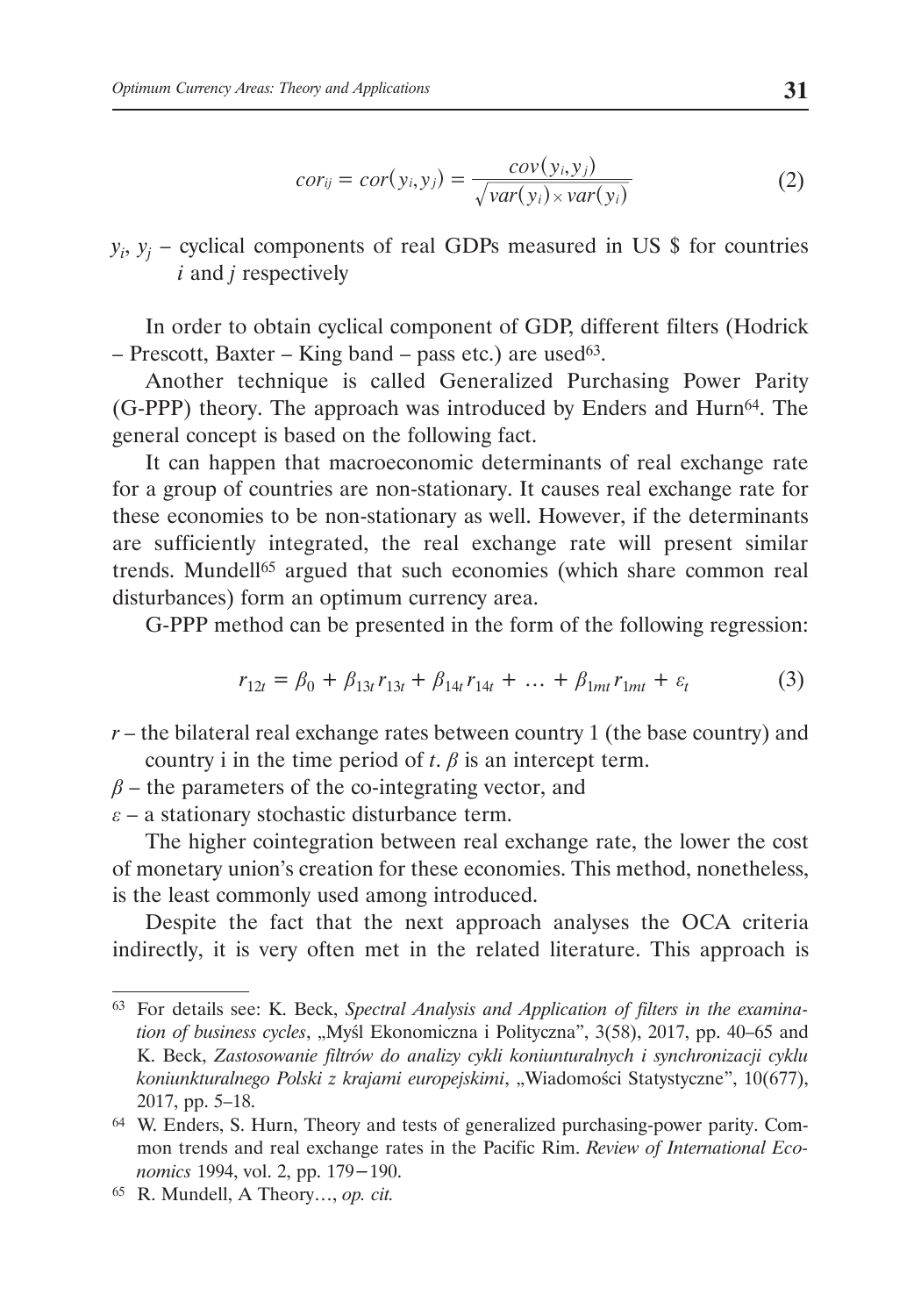based on the classical and developed gravity models of trade. The main idea is to separate trade creation effect of a monetary union from other macroeconomic variables that may have an effect on bilateral trade. This method is mainly used by the supporters of The Endogeneity of the Optimum Currency Area Criteria theory. While analyzing monetary union effect on trade, researchers believe that regions may fulfil OCA criteria ex-post. Rose (2002) was the first who introduced monetary union dummy to the classical gravity model. His regression (below) is one of the possible ways to follow this technique.

$$
\ln(x_{ijt}) = \beta_0 + \beta_1 \ln(y_i y_j)_t + \beta_2 \ln\left(\frac{y_i y_j}{Pop_i Pop_j}\right)_t + \beta_3 \ln D_{ij} +
$$

$$
+ \beta_4 cont_{ij} + \beta_5 lang_{ij} + \beta_6 FTA_{ij} + \beta_7 ComNat_{ij} +
$$
(4)

$$
+\beta_{8}ComCol_{ij}+\beta_{9}Colony_{ij}+\gamma CU_{ijt}+\delta V(e_{ij})_{t}+\varepsilon_{ijt}
$$

 $x_{ii}$  – value of bilateral trade between *i* and *j*,  $y_i y_j$  – real GDP for county *i* and *j*, *Pop* – population for county *i* and *j*,  $D_{ii}$  – the distance between countries,  $\text{cont}_{ii}$  – a common border dummy, *langij* – a common official language dummy,  $FTA_{ii}$  – a dummy variable for shared regional trade agreement, *ComNat<sub>ij</sub>* – a dummy variable for shared nationality,  $ComCol<sub>ii</sub>$  – a dummy variable for shared colonizer,  $Colony_{ii}$  – a dummy variable for colonial relation,  $CU_{\text{fit}}$  – a dummy for shared currency at time *t*,  $V(e_{ij})_t$  – the volatility of the nominal exchange rate in the period before *t*.

Obviously, a CU dummy, variable of main interest, is expected to have positive sign.

This paper is going to employ all, but G-PPP methodology. The G-PPP technique can be used, however, for further research.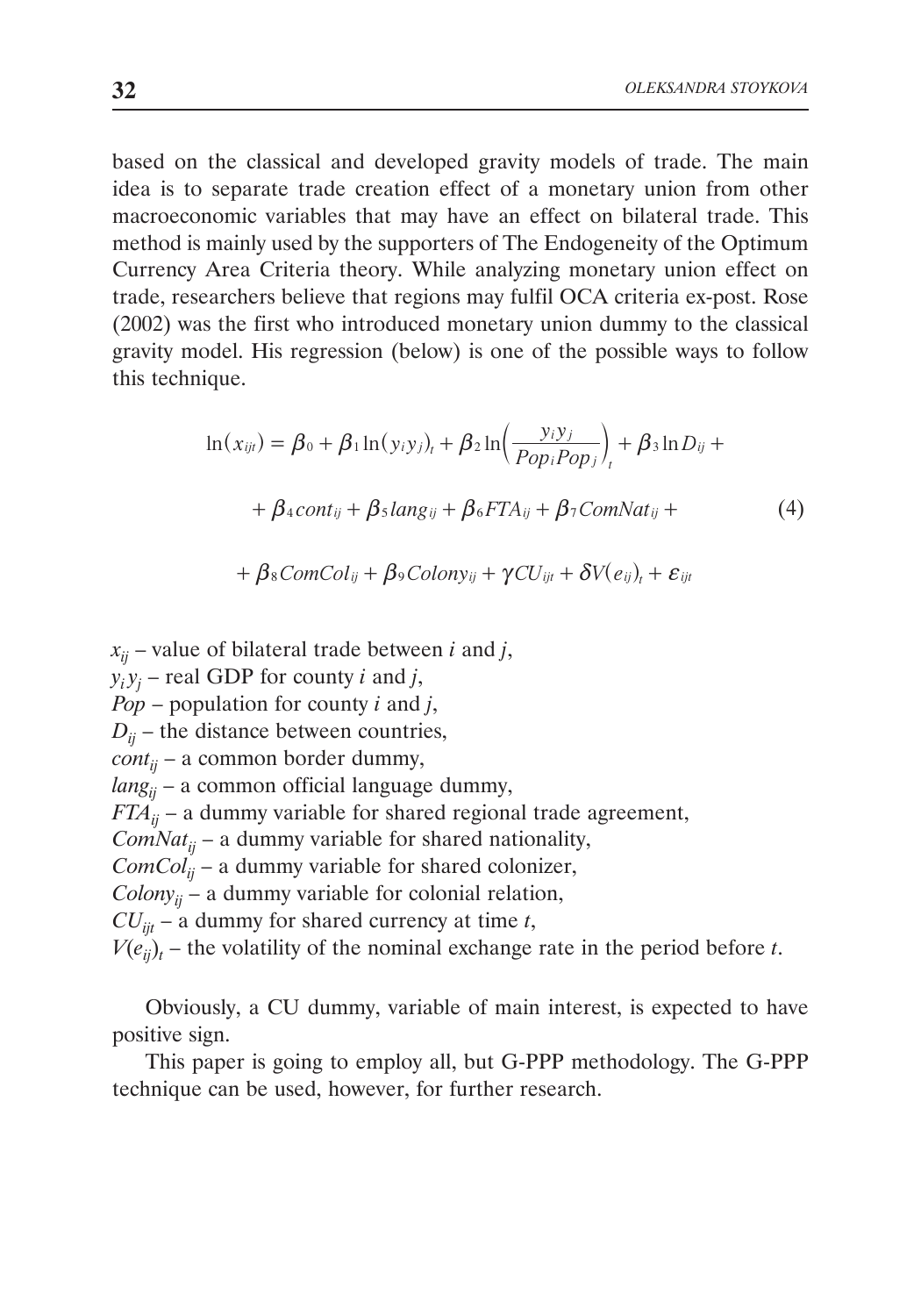## 2. Data and Methodology

## 2.1. Bayoumi and Eichengreen's model

Initially, the data for 173 countries was collected. However, part of these were dropped due to the lack of some bivariate data (trade mainly). Moreover, the model employed is not able to conduct a valid estimation for the countries with exchange rates are already pegged to any other currency (the variation of exchange rate equals to zero), since the exchange rate of this countries is not determined by themselves. Such countries were excluded from the observations as well. Finally, the sample was reduced to 3187 observations. The aim followed during construction of such a sample was to keep the balance between number of variables and a number of observations in order to obtain the highest possible combination of both.

The model constructed to calculate an OCA index is a developed version of Bayoumi and Eichengreen's (1997) equation (see previous chapter). The dependable variable, variation of exchange rate, is measured as a standard deviation of log for the bivariate exchange rate for 21 years analogically to how it is done in the pioneering work.

An asymmetric movement of output is determined as a pair-wise correlation coefficient of detrended GDP.

$$
cor_{ij} = cor(y_i, y_j) = \frac{cov(y_i, y_j)}{\sqrt{var(y_i)} \times var(y_i)}
$$
(5)

 $y_i y_j$  – cyclical components of real GDPs, obtained with Hodrick-Prescott filter

(lambda =  $6.25$ ), and measured in US  $\frac{1}{2}$  for countries *i* and *j* respectively. The low value of the coefficient indicates divergent business cycles. The trade relation is measured by the ratio of bilateral trade to real GDP.

$$
Trade(i,j) = \frac{X_{ij}}{Y_i} + \frac{M_{ij}}{Y_i}
$$
\n
$$
(6)
$$

 $x_{ii}$  – an average of bilateral export between country *i* and country *j*.  $\dot{M}_{ii}$  – an average of bilateral export between country *i* and country *j*. *Yi* – an average of real GDP of country *i*. *Yj* – an average of real GDP of country *j*.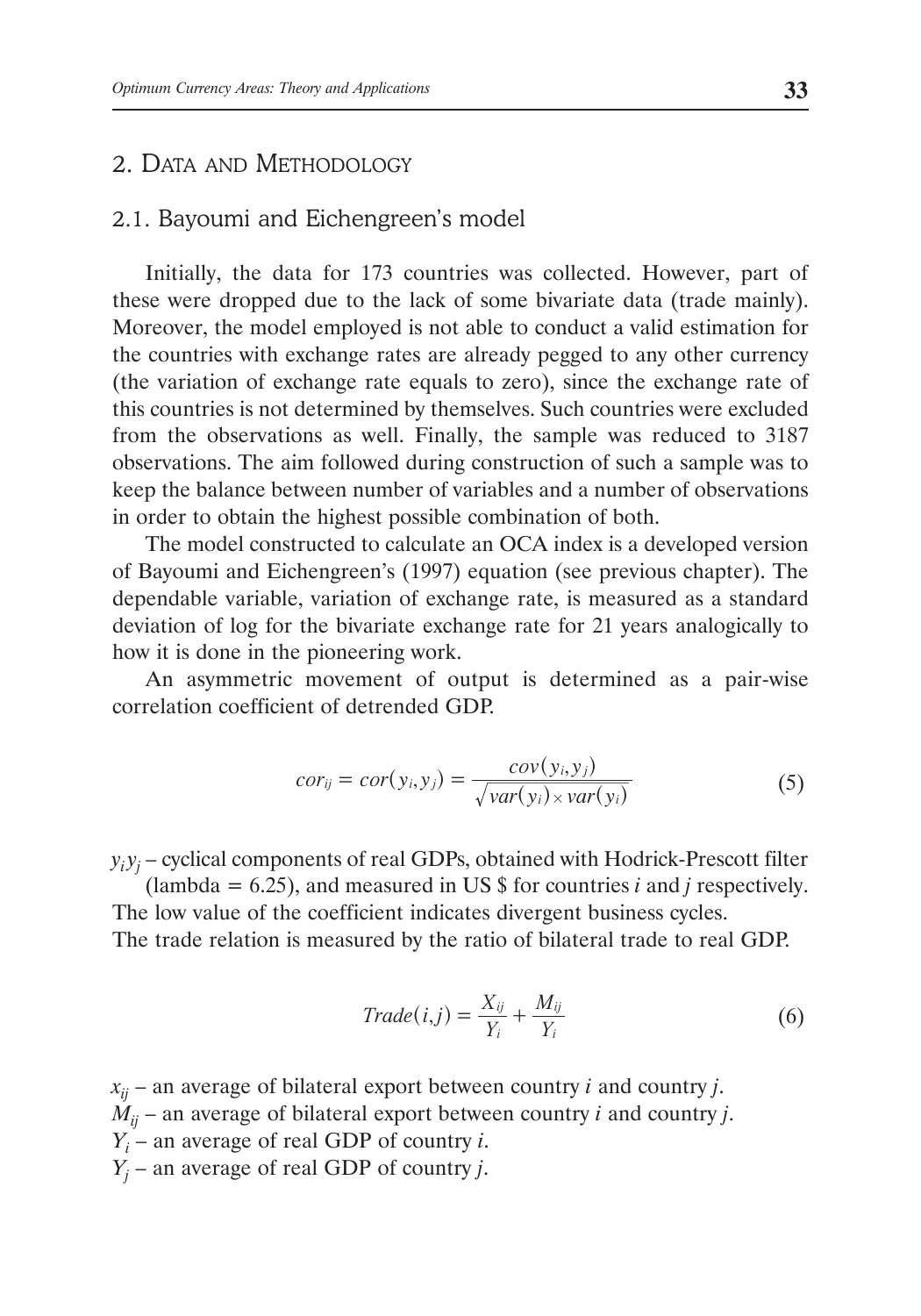The variable which is called SIZE in the pioneering regression was calculated by summarizing GDPs of two countries.

The classical regression also includes the variable which measures trade composition (DISSIM). Because of the lack of data for major part of the studied sample, it was decided to eliminate this variable from the regression. Otherwise, it would dramatically reduce the number of observations. Additionally, it was decided to include openness, measured as a sum of trade value to GDP ratios, GDP per capita distance, which is the difference between natural logarithms of countries GDPs per capita, as well as gravity variables.

Table 1. presents all variables included in regression as well as their sources and brief explanation.

Table 1

| <b>Abbreviation</b>   | <b>Explanation</b>                                                                                 | Source                                                                        |
|-----------------------|----------------------------------------------------------------------------------------------------|-------------------------------------------------------------------------------|
| Cor                   | Pair-wise correlation coefficient                                                                  | Penn World Table, version<br>8.0, July 2013                                   |
| E                     | Exchange rate                                                                                      | <b>Euromonitor Passport</b><br>Database, 2017                                 |
| Trade                 | Bivariate trade                                                                                    | <b>IMF</b> from <b>IMF</b> Direction<br>of Trade data set, 2017               |
| SameCountry           | Dummy which indicates whether<br>countries were part of one country<br>or a common colonial system | CEPII from CEPII gravity<br>data set, February 2017                           |
| <b>Size</b>           | Sum of GDPs of two countries                                                                       | Penn World Table, version<br>8.0, July 2013                                   |
| Openness              | Openness for trade                                                                                 | Penn World Table, version<br>8.0, July 2013                                   |
| ComLang               | Dummy for shared language                                                                          | CEPII GRAVITY data set.<br>February 2017                                      |
| <b>Borders</b>        | Dummy for shared borders                                                                           | CEPII GRAVITY data set.<br>February 2017                                      |
| <b>Dist</b>           | Physical distance                                                                                  | CEPII GRAVITY data set,<br>February 2017                                      |
| <b>GDP</b> percapdist | GDP per capita distance                                                                            | World Bank from World<br><b>Bank Development</b><br>Indicators data set, 2017 |

Definitions and sources of data

Source: own elaborations.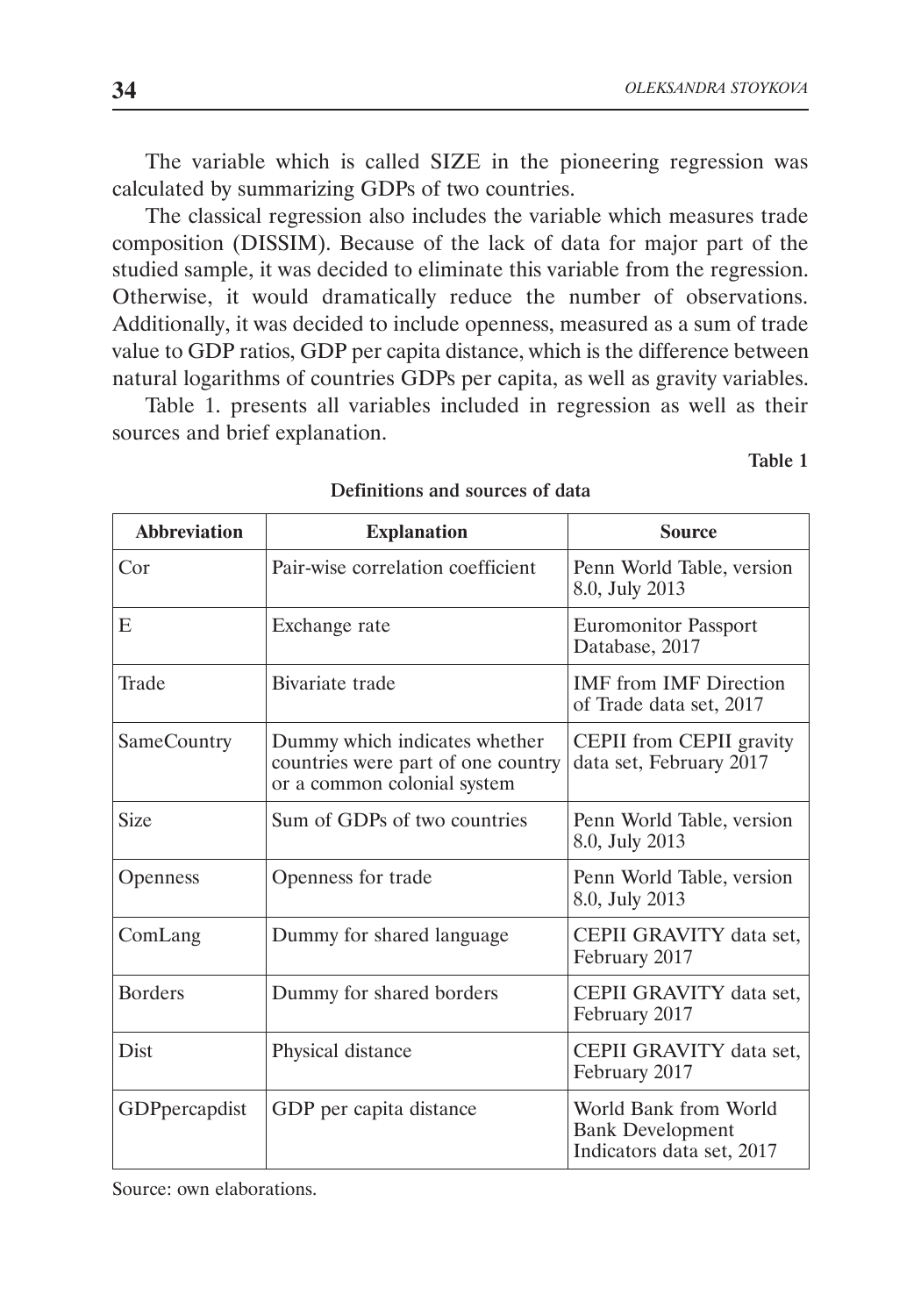Finally, the estimated equation is as follows:

$$
SD(e_{ij}) = \alpha + \beta_1 COR_{ij} + \beta_2 TRADE_{ij} + \beta_3 SIZE_{ij} +
$$
  
+  $\beta_4 OPENNESS_{ij} + \beta_5 BORDERS_{ij} + \beta_6 SAMECOUNTRY_{ij} +$   
+  $\beta_7 COMLANG_{ij} + \beta_8 DISTANCE_{ij} + \beta_9 GDPERCAPDIST_{ij} + \varepsilon_{ij}$ 

The estimation was performed using the simple OLS method.

2.2. Correlation analysis and trade model

The data for the following models was calculated and collected in the same way as in the previous case.

Additionally, fixed exchange rate, or currency union dummy, was personally constructed based on the data from Euromonitor Database. The sample, however, is somewhat larger in this case, since there is no need to exclude already existing monetary unions. Thus, these regressions were run for 5782 country pairs. The variables used in the model were taken from the past research into the determinants of business cycle synchronization<sup>66</sup>.

The estimated equation for correlation analysis takes the following form.

 $COR_{ii} = \beta_1 + \beta_2$ *TRADE<sub>ij</sub>* +  $\beta_3$ *SIZE<sub>ij</sub>* +  $\beta_4$ *OPENNESS<sub>ij</sub>* + +  $\beta_5 BORDERS_{ii} + \beta_6 SAMECOUNTRY_{ii} + \beta_7 COMLAND_{ii}$  + +  $\beta_8$ *DISTANCE<sub>ij</sub>* +  $\beta_9$ *GDPERCAPDIST<sub>ij</sub>* +  $\varepsilon_{ij}$ 

<sup>66</sup> K. Beck, *Determinants of Business Cycles Synchronization in the European Union and the Euro Area*, "Equilibrium. Quarterly Journal of Economics and Economic Policy", vol. 8, No. 4, 2013, pp. 25–48; K. Beck, *Structural Similarity as a Determinant of Business Cycles Synchronization in the European Union: a Robust Analysis*, "Research in Economics and Business: Central and Eastern Europe", vol. 5, No. 2, 2013, pp. 31–54; K. Beck, *Determinanty synchronizacji cykli koniunkturalnych w krajach Unii Europejskiej w latach 1990–2007*, "Gospodarka w Teorii i Praktyce", 1(34), 2014, pp. 5–20; K. Beck, M. Grodzicki, *Konwergencja realna i synchronizacja cykli koniunkturalnych w Unii Europejskiej. Wymiar strukturalny*, Wydawnictwo Naukowe SCHOLAR, Warszawa 2014; K. Beck, *Model dwóch gospodarek a wyniki badań nad synchronizacją cykli koniunkturalnych. Weryfikacja teoretyczna i empiryczna*, "Myśl Ekonomiczna i Polityczna", 3(46), 2014, pp. 17–47; K. Beck, *Determinanty synchronizacji cykli koniunkturalnych: analiza z wykorzystaniem BMA i miar łączności. Część 1, Metodyka badania*,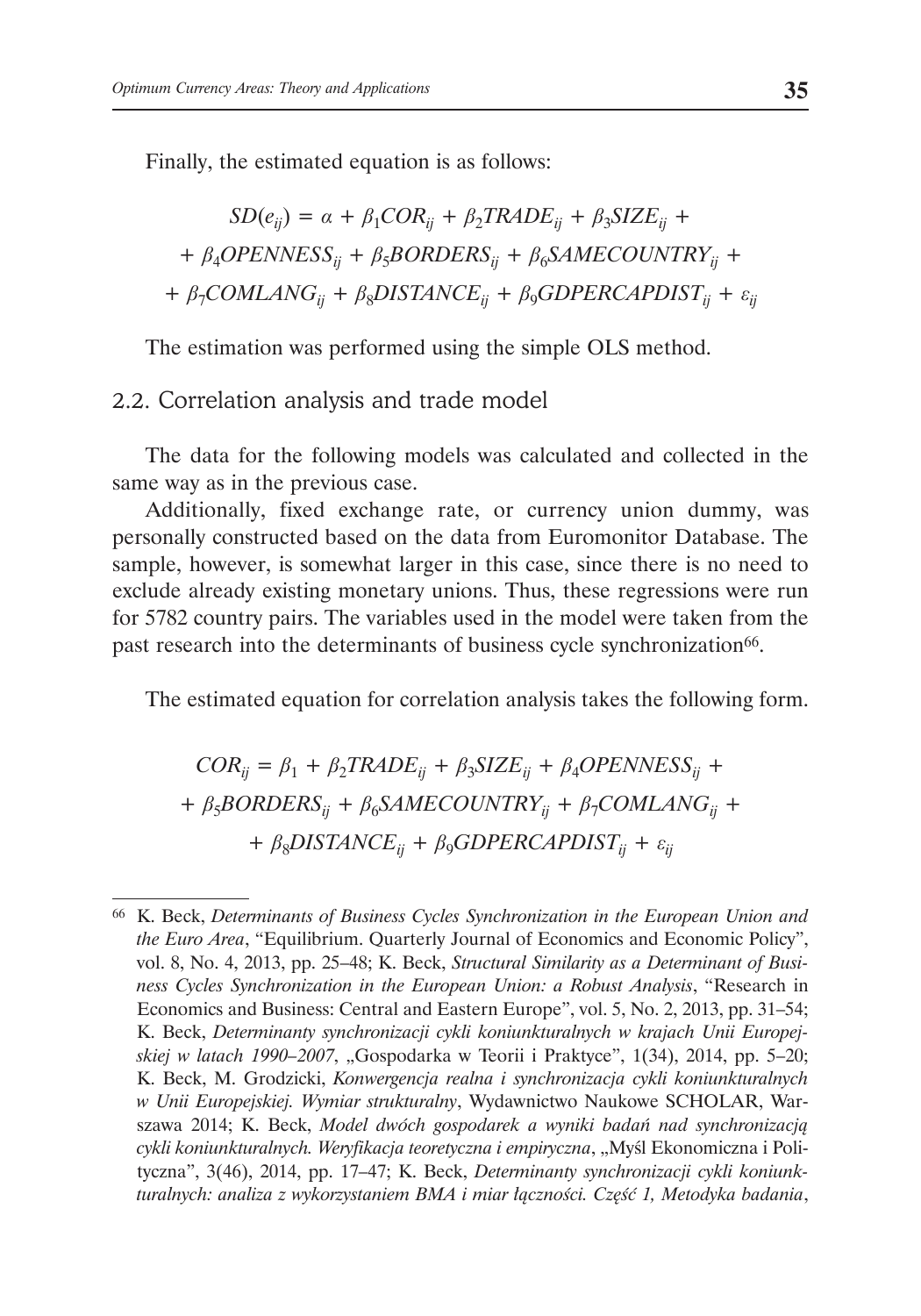The trade model employed in the paper is presented below<sup>67</sup>.

$$
TRADE_{ij} = \beta_0 + \beta_1 FIXEDEXRATEORCU + \beta_2 COR_{ij} + \beta_3 SIZE_{ij} +
$$
  
+  $\beta_4 OPENNESS_{ij} + \beta_5 BORDERS_{ij} + \beta_6 SAMECOUNTRY_{ij} +$   
+  $\beta_7 COMLANG_{ij} + \beta_8 DISTANCE_{ij} + \beta_9 GDPERCAPDIST_{ij} + \varepsilon_{ij}$ 

The OLS method was employed for both regressions.

## 3. Results

This section describes the empirical results that have been obtained using the approaches discussed in the previous section.

## 3.1. Bayoumi and Eichengreen's model

As it can be seen from the results presented in Table 2, not all of the newly added to the classical regression variables coincide with the theoretical hypothesis. Common language, GDP per capita distance, borders and same country variables came out with expected signsthe last two, however, are not significant. The positive sign of openness variable contradicts McKinnon's openness criteria, but to some extent confirms Kenen's diversification hypothesis. Surprisingly, the result indicates the negative relationship between distance and exchange rate deviation. The explanation or proof of such a relation, unsurprisingly, was not found in the literature. At the same time, Bayoumi and Eichengreen's outcome is similar with the one received here. Only size appeared to be insignificant and with different from Bayoumi and Eichengreen's sign. However, the Optimum Currency Area theory admits that both a positive and negative relationship between size and exchange rate variation are possible.

Rather low  $R^2$  indicates low consistency in the predictive power of the model, as pioneering work has reported 51% of explanatory power. This can

<sup>&</sup>quot;Myśl Ekonomiczna i Polityczna", 4(59), 2017, pp. 19–46; K. Beck, *Determinanty synchronizacji cykli koniunkturalnych: analiza z wykorzystaniem BMA i miar łączności. Część 1, Wyniki estymacji*, "Myśl Ekonomiczna i Polityczna", 1(60), 2018, pp. 19–46;

<sup>67</sup> More on gravity model of trade can be found in: K. Beck, *Bayesian Model Averaging and Jointness Measures: Theoretical Framework and Application to the Gravity Model of Trade*, "Statistics in Transition", vol. 18, No. 3, 2017, pp. 393–412.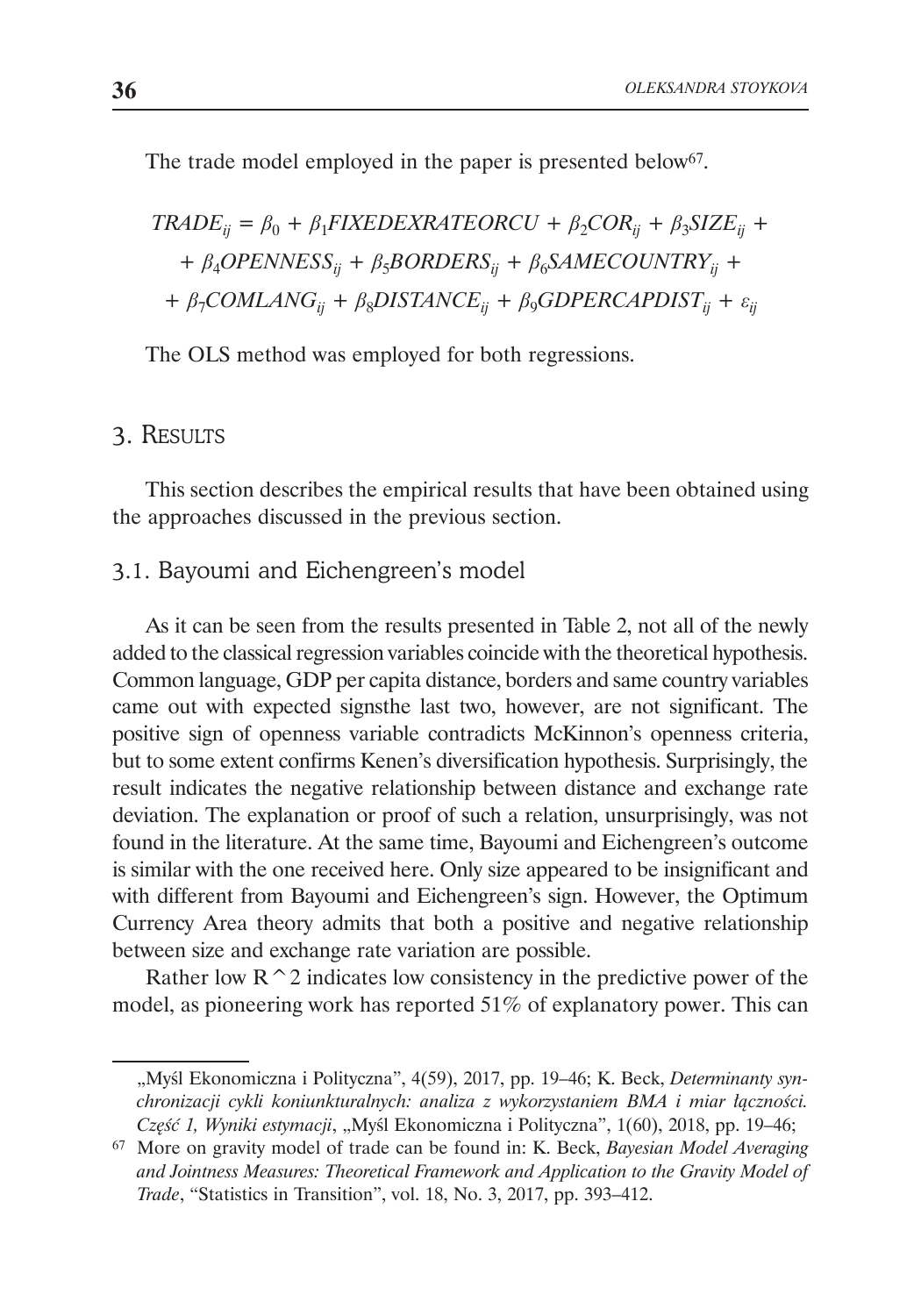be explained by the highly heterogeneous sample, compared to Bayoumi and Eichengreen's and other similar models

presented in the literature. Another reason can lie in the fact that most of the research in this

area was conducted for Europe, with Bayoumi and Eichengreen's model being no exception. In the used sample, most of the European countries are excluded, since the variation of their exchange rates is equal to zero. Following the results, one can say that the traditional OCA theory is applicable to the lower extent on the different than European sample.

Table 2

| <b>Dependent variable</b> | <b>Standard deviation</b><br>of exchange rate | <b>Consistent with theory</b> |
|---------------------------|-----------------------------------------------|-------------------------------|
| Independent variables:    |                                               |                               |
| Borders dummy             | $-0.028118$<br>(0.0433831)                    | $^{+}$                        |
| Log of distance           | $-0.0592108***$<br>(0.0008967)                |                               |
| <b>Openness</b>           | 0.4833699***<br>(0.0741683)                   | $+/-$                         |
| Size                      | $-0.0061971$<br>(0.0049037)                   | $+/-$                         |
| GDP per capita distance   | $6.77e-07*$<br>$(4.39e-07)$                   | $^{+}$                        |
| Common language dummy     | $-0.059365***$<br>(0.016492)                  | $^{+}$                        |
| Same country              | $-0.0121666$<br>(0.0209529)                   | $^{+}$                        |
| Correlation coefficient   | $-0.1490031***$<br>(0.0173251)                | $^{+}$                        |
| Trade                     | $-3.555345$ *<br>(2.234632)                   | $\div$                        |
| Adjusted $R^2$            | 0.0457                                        |                               |
| Number of observations    | 3187                                          |                               |

Regression results. Bayoumi and Eichengreen's model

Standard errors are given in parentheses.

\*\*\* – indicates significance at the 1% level, \*\* – at the 5% level,  $*$  – at the 10%.

Source: own elaborations based on World Bank, n.d; Penn World Table 8.0, n.d.; IMF, n.d., Euromonitor, n.d., CEPII, n.d.. Performed in Stata/MP.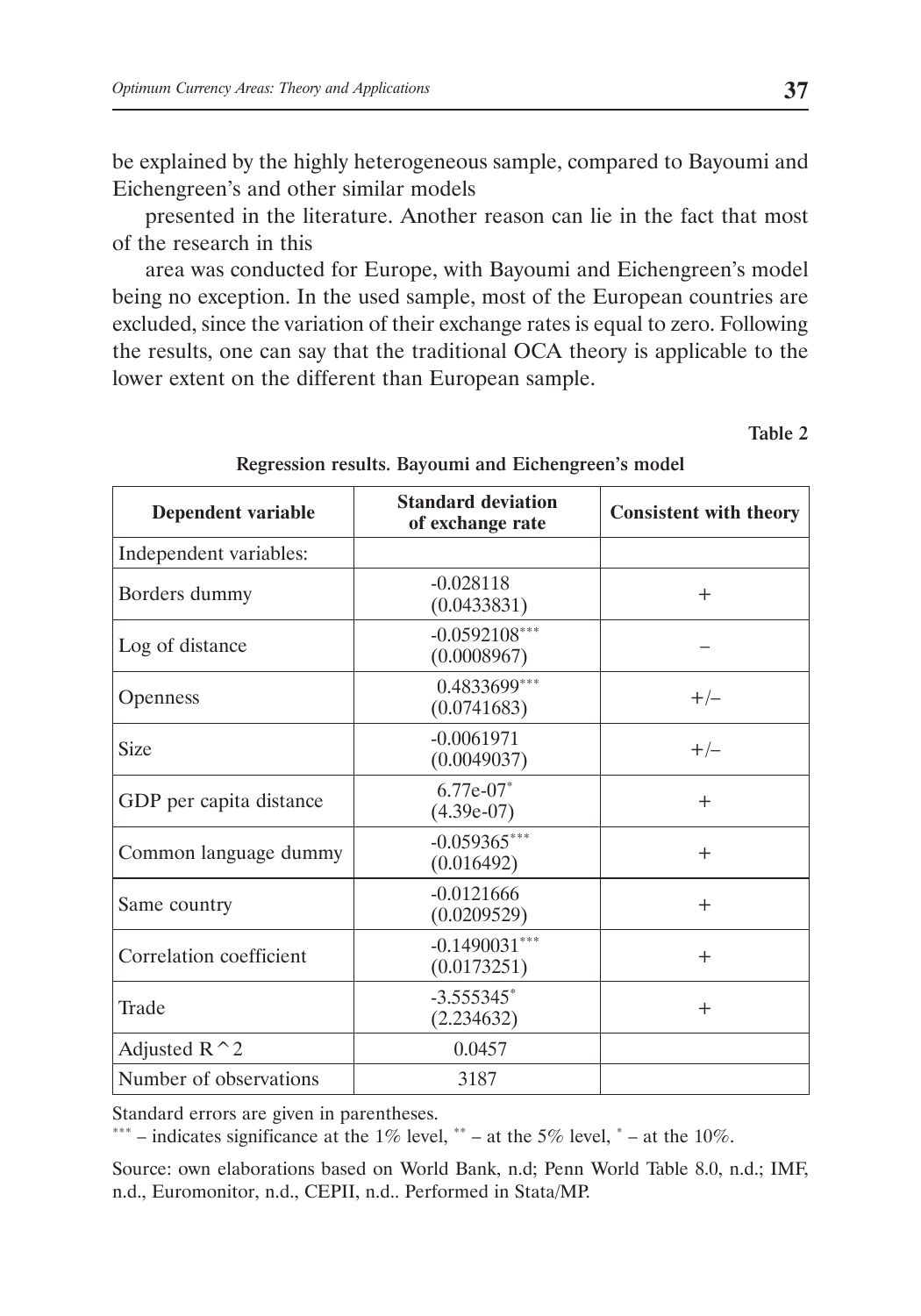# 3.2. The correlation analysis

The result of the correlation analysis was depicted in Table 3. Given relatively high  $R^2$  of the model, one can say that the correlation analysis is more suitable for the countries under inquiry. The fact that this model was regressed for the larger sample due to the shortcomings of the previous model makes such a conclusion even more notional. Nonetheless, significance of variables indicates roughly the same explanatory power of the models.

Table 3

| Dependent variable      | <b>Pair-wise correlation</b><br>coefficient of detrended GDP | <b>Consistent</b><br>with theory |
|-------------------------|--------------------------------------------------------------|----------------------------------|
| Independent variables:  |                                                              |                                  |
| Borders dummy           | 0.0274294<br>(0.0374294)                                     | $^{+}$                           |
| Log of distance         | $-0.0131299**$                                               | $^{+}$                           |
| <b>Openness</b>         | 0.4627889***<br>(0.0512742)                                  | $+/-$                            |
| <b>Size</b>             | $0.0119655***$<br>(0.0032159)                                | $+/-$                            |
| GDP per capita distance | $1.75e-07***$<br>$(3.08e-07)$                                |                                  |
| Common language dummy   | $-0.0563661$<br>(0.0118117)                                  |                                  |
| Same country            | 0.0107888<br>(0.0136923)                                     | $^{+}$                           |
| Trade                   | 5.270093***<br>(1.273145)                                    | $^{+}$                           |
| Adjusted $R^2$          | 0.0952                                                       |                                  |
| Number of observations  | 5782                                                         |                                  |

Regression results. Business cycles synchronization

Standard errors are given in parentheses.

\*\*\* – indicates significance at the 1% level, \*\* – at the 5% level, \* – at the 10%.

Source: own elaborations based on World Bank, n.d; Penn World Table 8.0, n.d.; IMF, n.d., Euromonitor, n.d., CEPII, n.d.. Performed in Stata/MP.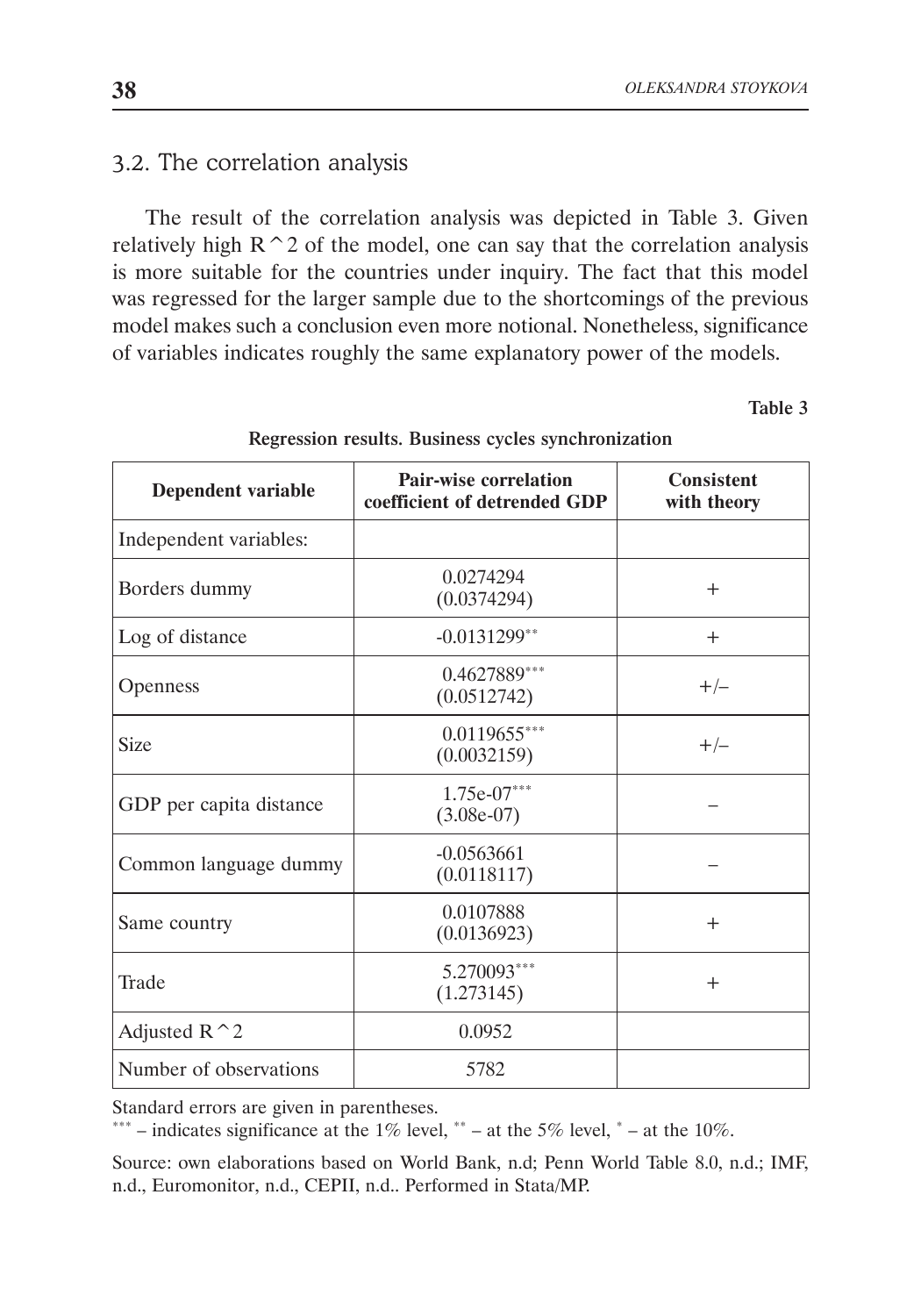Three out of eight variables appear to be insignificant, namely, the same country, borders and common language dummy. All variables except for the common language were also insignificant in the Bayoumi and Eichengreen's model. Nowadays, it is common to hear that the world has turned out to be smaller and more open due to the continuously increasing integration and globalization. This can be one of the reasons for insignificance of borders dummy. One can say that different trade and economic agreements have made a border effect almost negligible. The low significance of common language dummy can be as well explained by the increasing level of education and globalization. The effect of one country dummy can be offset by the gravity variables included in the model. In addition, manual inspection of the data for the mentioned dummies indicated that these variables rarely take on the value of 1. This can be considered as a statistical reason for such result. The sign of the GDP per capita distance, in fact, defies logic and contradicts the result obtained in the previous model as well. However, the coefficient of the mentioned regressor can be roughly considered a zero. Therefore, one can say that GDP per capita distance has no effect on business cycles synchronization and variation of exchange rates for the analyzed sample.

## 3.3. Potential OCA of the world

In so far as most of the variable in Bayoumi and Eichengreen's model are significant, it still makes sense to calculate the Optimum Currency Area indexes, even though some variables showed unexpected signs. The indexes were constructed based on all significant variables in the model. Table 4. presents top 5 countries with lowest OCA indexes.

Table 4

| <b>Country pair</b> | <b>OCA</b> index |
|---------------------|------------------|
| Ghana and Pakistan  | 0,792996666      |
| Ghana and India     | 0,814221011      |
| Gambia and Kenya    | 0,850011842      |
| Kenya and Zimbabwe  | 0,894306889      |
| Sudan and Yemen     | 0,894335551      |

#### Top 5 countries with lowest Optimum Currency Area indices

Source: based on World Bank, n.d; Penn World Table 8.0, n.d.; IMF, n.d., CEPII, n.d.. Euromonitor, n.d.. Performed in Stata/MP.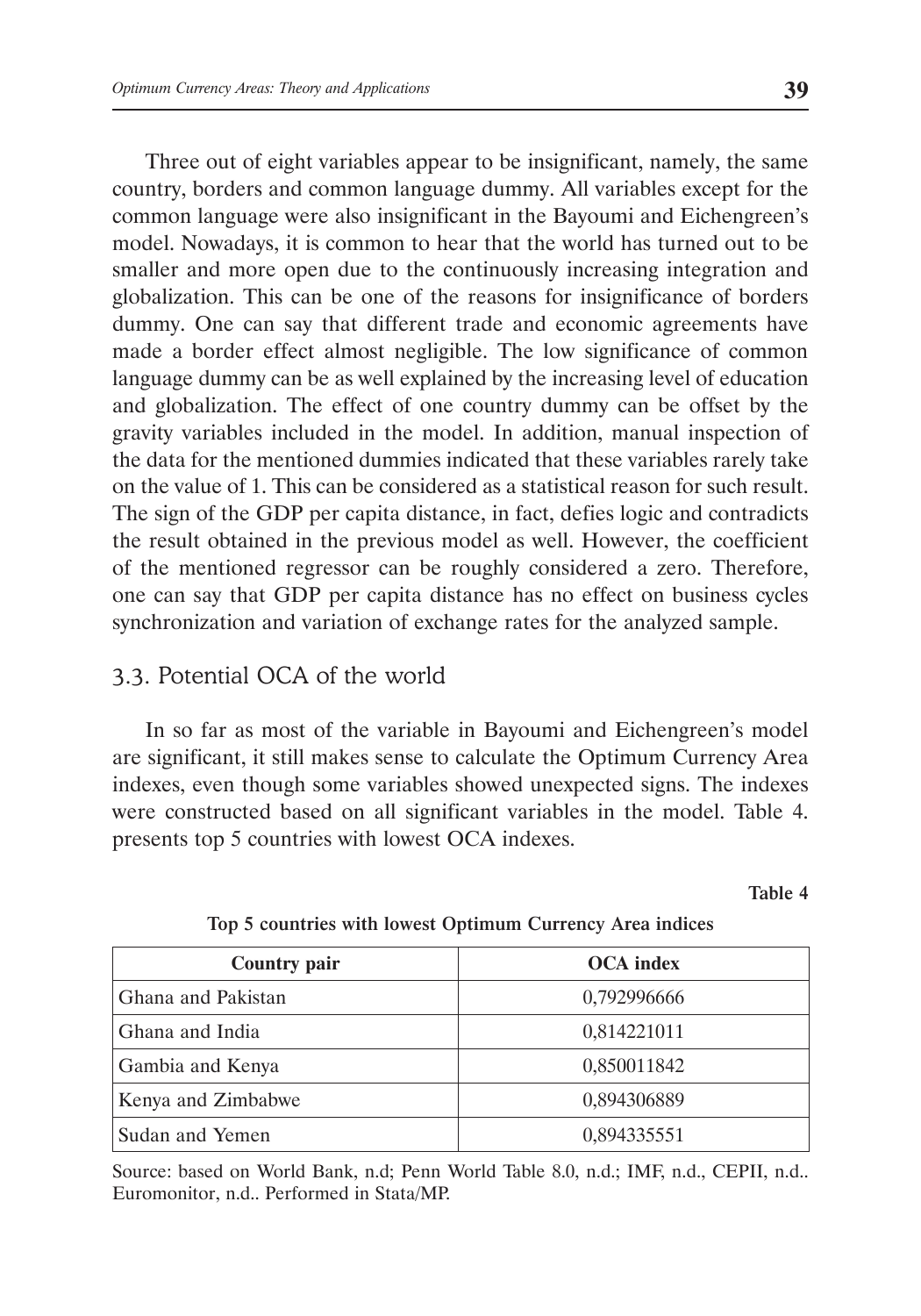One can say that these counties can create a monetary union with minimum loses.

Another way to find the most suitable countries for OCA is to employ Business Cycles Synchronization Index. Table 5. Illustrates top 5 (excluding countries which are already in the MU) of the highest correlation coefficient of GDP.

Table 5

| <b>Country pair</b>    | <b>Correlation coefficient</b> |
|------------------------|--------------------------------|
| Armenia and Lithuania  | 0,924924944                    |
| Honduras and Lithuania | 0,914918610                    |
| Armenia and Latvia     | 0,907679563                    |
| Canada and Sweden      | 0,897141486                    |
| Cambodia and Nicaragua | 0,896540816                    |

Top 5 countries with highest correlation coefficients

Source: based on World Bank, n.d; Penn World Table 8.0, n.d.; IMF, n.d., CEPII, n.d., Euromonitor, n.d.. Performed in Stata/MP.

The historical, political and geographical reasons most probably will overpower pure statistical results in both cases. The most likely integration seems to be between Lithuania, Latvia and Albania. However, since Lithuania and Latvia are newcomers in the Eurozone and their target is to converge with the rest of Europe, this correlation result may be spoiled. As far as Albania is the official candidate for accession to the European Union since 2014, and, perhaps, in the future, it may also join the Eurozone, it can make sense to take obtained results into account for policy making.

According to Spearmen rank, correlation coefficient value between OCA and BCS indexes equals –0.19. Considering low  $R^2$  of both models, the negative correlation is a kind of expected result. Considering this, it was decided to find out county pairs which have appeared in top 10% of both measures, since such a methodology will provide a more accurate result. Outcomes are presented in the table below. The last column of the table roughly indicates the possibility of common currency in the states. The decision was mainly made based on geographical location and historical reasons. I other words, closed location, and/or existing plans for monetary unification alongside with a good historical relation between countries allowed to say that there is high possibility of the OCA in countries.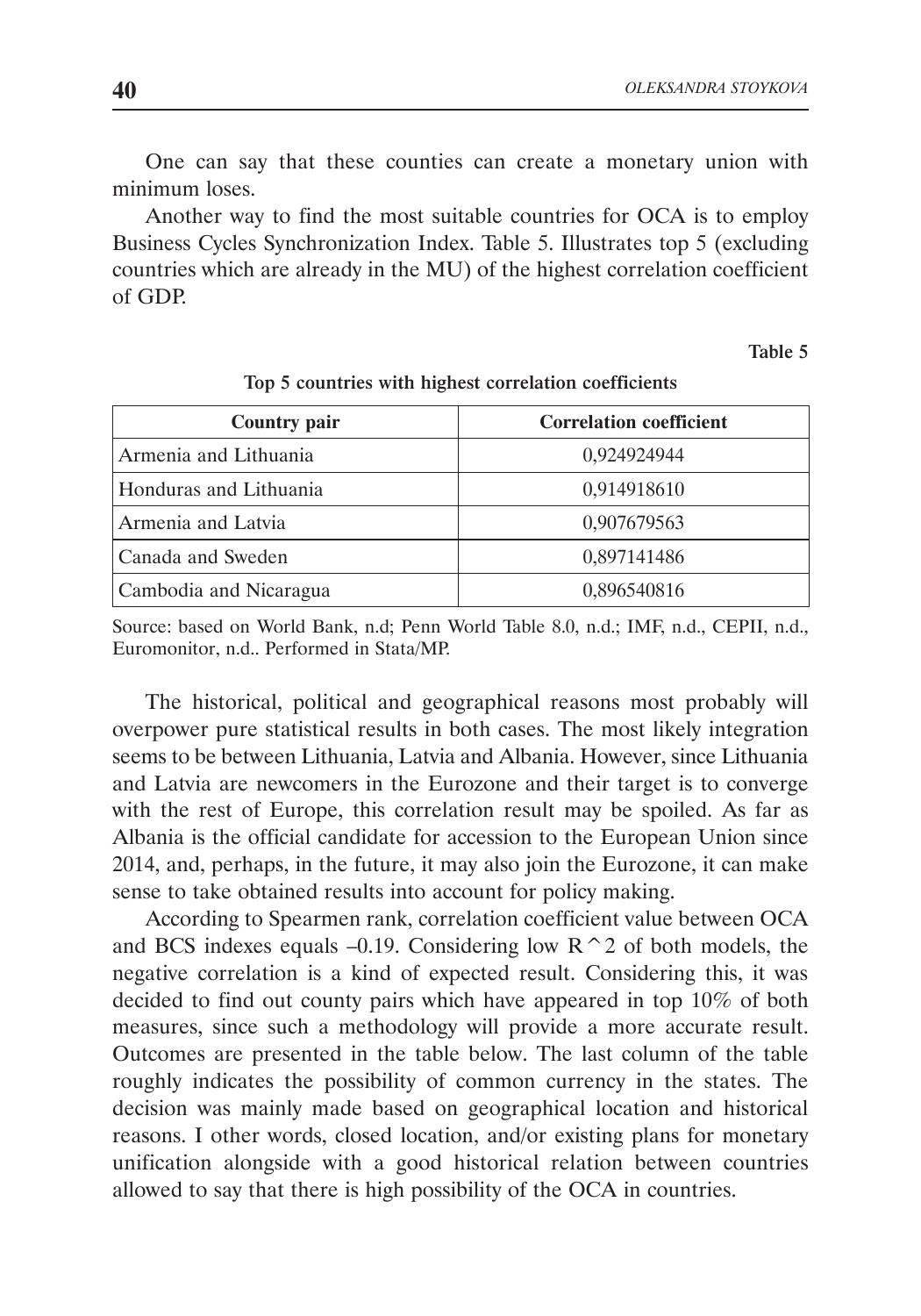What is interesting is that one of presented country pairs (Ghana and Guinea) already tried to form currency union together with Mali. The co-called Union of African States was created in 1958, but was disbanded in 1963. The main target of the Union was to form the currency area and develop a common foreign policy.

Some countries are part of the planned African monetary union (Ghana and Guinea, Kenya and Mauritania). Cambodia, Laos and Bangladesh seem to be good candidates for the currency area as well. Indeed, there are some ideas about a so-called Asian Monetary Union and these countries are potential members (Malone, 2002). Another extremely possible trio is

Argentina, Chile and Uruguay. Deeper analysis concerning the mentioned countries and Latin American countries in total, however, indicates that "…union in Latin America should stay as a long-term project" (Hallwood at al. 2004)

Table 6

| <b>Country pair</b>          | <b>OCA</b> index | <b>BCS</b> index |
|------------------------------|------------------|------------------|
| Sudan and Yemen              | 0,894335551      | 0,58719406       |
| Bolivia and Honduras         | 0,90851844       | 0,584991094      |
| Bangladesh and Cambodia      | 1,07694961       | 0,818981436      |
| Bangladesh and Benin         | 1,163726657      | 0,573661527      |
| Honduras and Philippines     | 1,387660586      | 0,660459135      |
| Malawi and Rwanda            | 1,449025446      | 0,658075009      |
| Honduras and Sri Lanka       | 1,461904537      | 0,590243703      |
| Mauritania and Pakistan      | 1,475226421      | 0,704917782      |
| Cambodia and Laos            | 1,491314084      | 0,584994751      |
| Australia and United Kingdom | 1,504531703      | 0,607154522      |
| Bangladesh and Laos          | 1,547371959      | 0,619702071      |
| Costa Rica and Grenada       | 1,898498186      | 0,608946954      |
| Bangladesh and Madagascar    | 2,037965871      | 0,67872679       |
| Malaysia and Russia          | 2,062759786      | 0,58335814       |

#### Coincidences in top 10% of Optimum Currency Area and Business Cycles Synchronization indices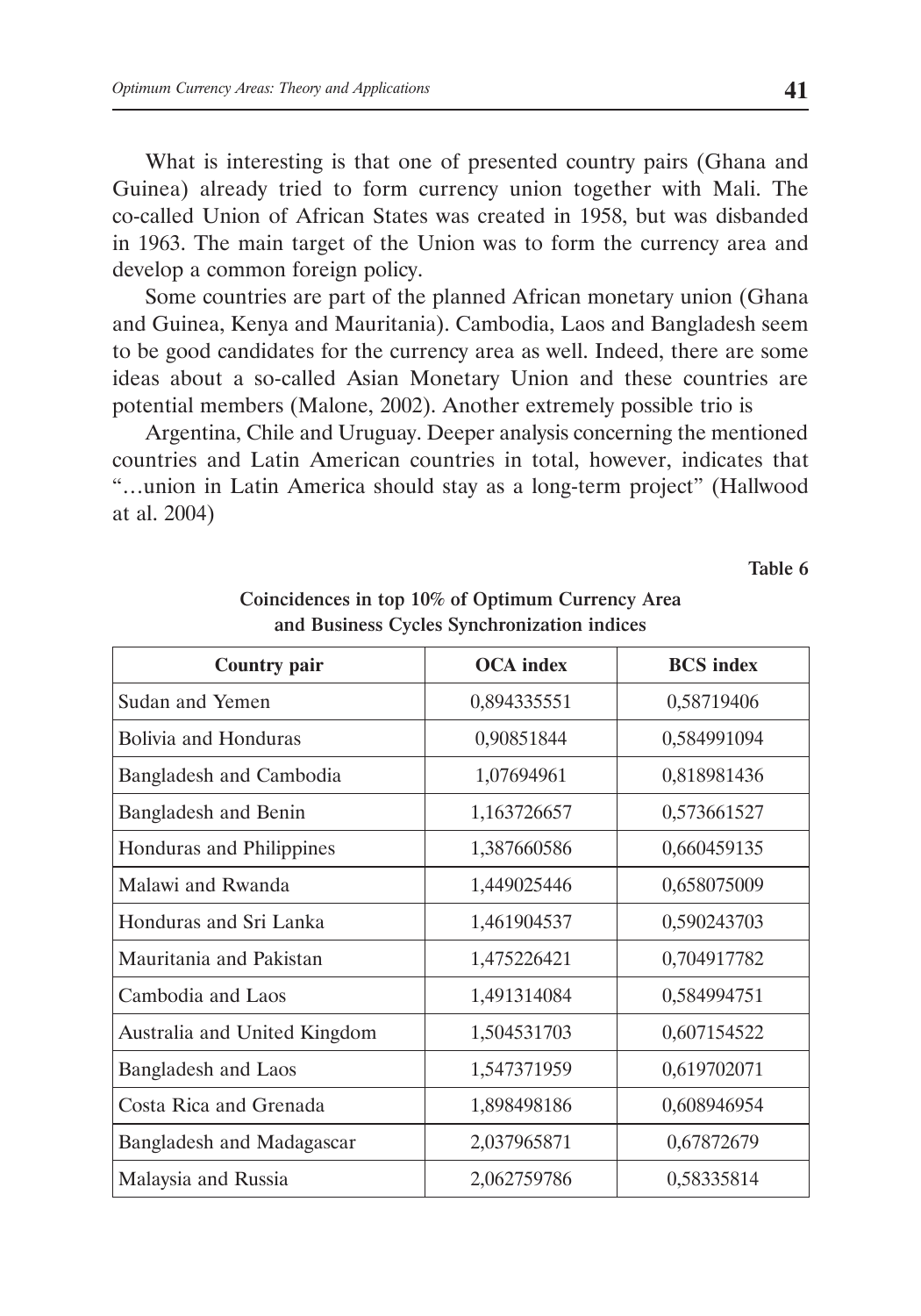| <b>Country pair</b>            | <b>OCA</b> index | <b>BCS</b> index |
|--------------------------------|------------------|------------------|
| Cambodia and Madagascar        | 2,12091212       | 0,613942533      |
| Myanmar and Yemen              | 2,131963324      | 0,701804125      |
| Moldova and Uzbekistan         | 2,137460896      | 0,589701908      |
| Kenya and Mauritania           | 2,139831003      | 0,624814511      |
| Cambodia and Pakistan          | 2,161610052      | 0,695764434      |
| Honduras and Nicaragua         | 2,304641024      | 0,731007745      |
| Argentina and Chile            | 2,323362989      | 0,590602126      |
| Argentina and Uruguay          | 2,340555471      | 0,840756128      |
| Kyrgyzstan and Uzbekistan      | 2,465480716      | 0,773480559      |
| Tanzania and Vietnam           | 2,687301498      | 0,612775096      |
| Nicaragua and Philippines      | 2,699375721      | 0,594857105      |
| Ghana and Guinea               | 2,751678742      | 0,646829897      |
| Nicaragua and Sri Lanka        | 2,79694081       | 0,680210747      |
| Costa Rica and Panama          | 2,923853828      | 0,800812493      |
| Bolivia and Côte d'Ivoire      | 3,063383423      | 0,625053019      |
| Iceland and USA                | 3,228514399      | 0,62594657       |
| <b>Bangladesh and Cameroon</b> | 3,45527242       | 0,631364941      |

| Table 6 (cont.) |  |  |  |
|-----------------|--|--|--|
|-----------------|--|--|--|

Source: own elaborations based on World Bank, n.d; Penn World Table 8.0, n.d.; IMF, n.d., Euromonitor, n.d., CEPII, n.d.. Performed in Stata/MP.

#### 3.4. Gravity model

This section is going to check the effect of monetary union on trade. A huge number of theoretical and empirical studies have shown that trade is one of the main driving forces for countries' economic integration. The previous section also proved these results. Therefore, the positive sign of currency union or fixed exchange rate dummy will indicate that countries can satisfy OCA requirements ex-post.

As it can be observed from Table 7., all significant control variables appeared to be with expected signs. The dummy variable which indicates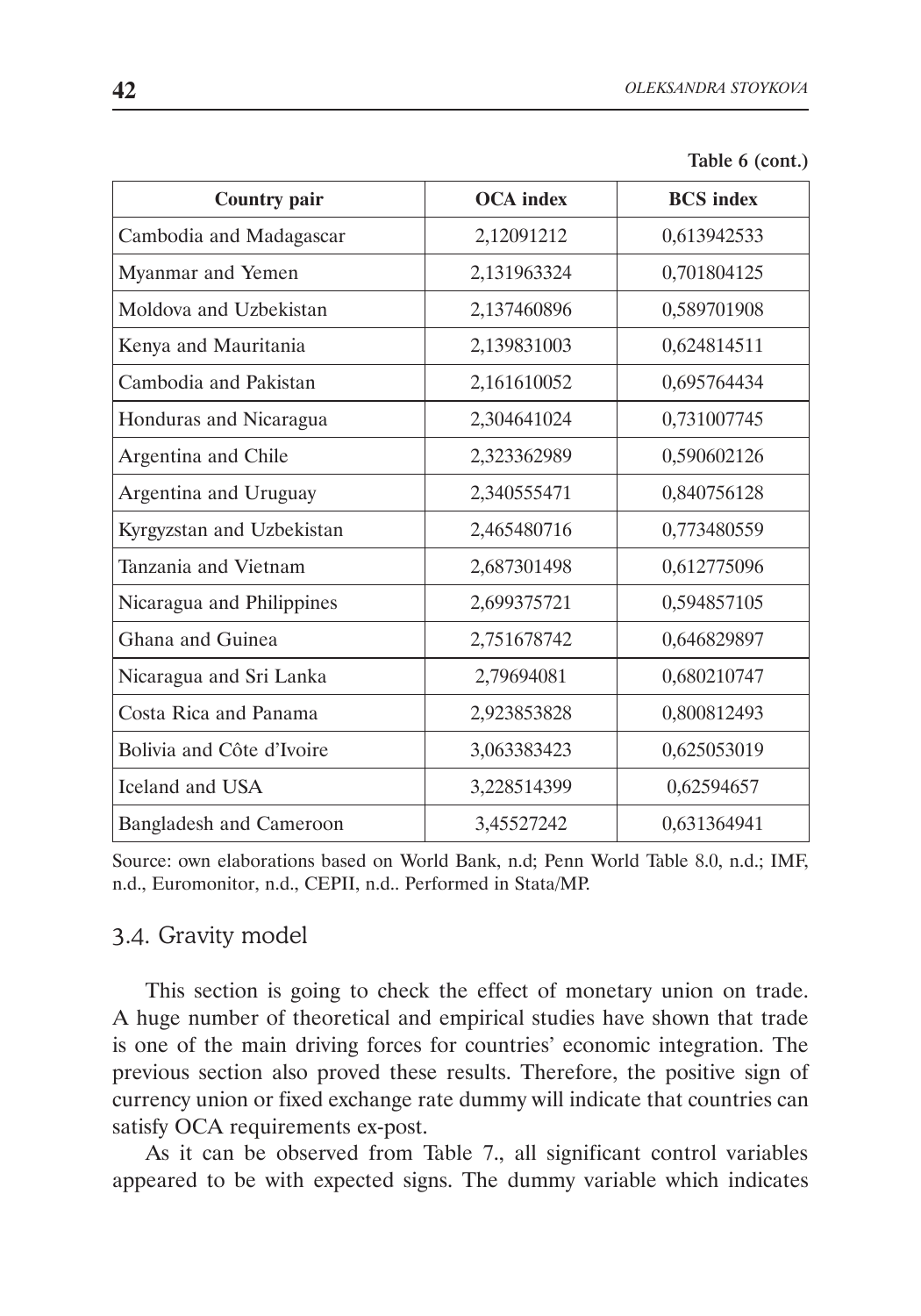whether countries were part of the same country or the colonial system is insignificant. One can say that distance, borders and common language dummy may offset the effect of the mentioned variable. The results confirm the theoretical assumption of the positive effect of the monetary union on trade. This means that the endogeneity of OCA criteria appears to take place in the real life.

Table 7

| <b>Dependent variable</b>                      | <b>Trade</b>                   | <b>Consistent with theory</b> |
|------------------------------------------------|--------------------------------|-------------------------------|
| Independent variables:                         |                                |                               |
| Borders dummy                                  | $0.0004996*$<br>(0.0002802)    | $^{+}$                        |
| Log of distance                                | $-0.0005717***$<br>(000000589) | $^{+}$                        |
| <b>Openness</b>                                | $0.007606***$<br>(0.0004831)   | $^{+}$                        |
| <b>Size</b>                                    | $0.0001469***$<br>(0.0000315)  | $^{+}$                        |
| GDP per capita distance                        | $-1.33e-09$<br>$(2.94e-09)$    | $^{+}$                        |
| Common language dummy                          | $0.0005667***$<br>(0.00001128) | $+$                           |
| Same country                                   | $-0.0000494$<br>(0.0001308)    |                               |
| Correlation coefficient                        | $0.0004795***$<br>(0.0001245)  | $^{+}$                        |
| Fixed exchange rate or<br>currency union dummy | $0.0015726***$<br>(0.0002301)  | $^{+}$                        |
| Adjusted $R^2$                                 | 0.0904                         |                               |
| Number of observation                          | 5782                           |                               |

#### Regression results. Gravity model of trade

Standard errors are given in parentheses.

\*\*\* – indicates significance at the 1% level, \*\* – at the 5% level, \* – at the 10%.

Source: own elaborations based on World Bank, n.d; Penn World Table 8.0, n.d.; IMF, n.d., Euromonitor, n.d., CEPII, n.d.. Performed in Stata/MP.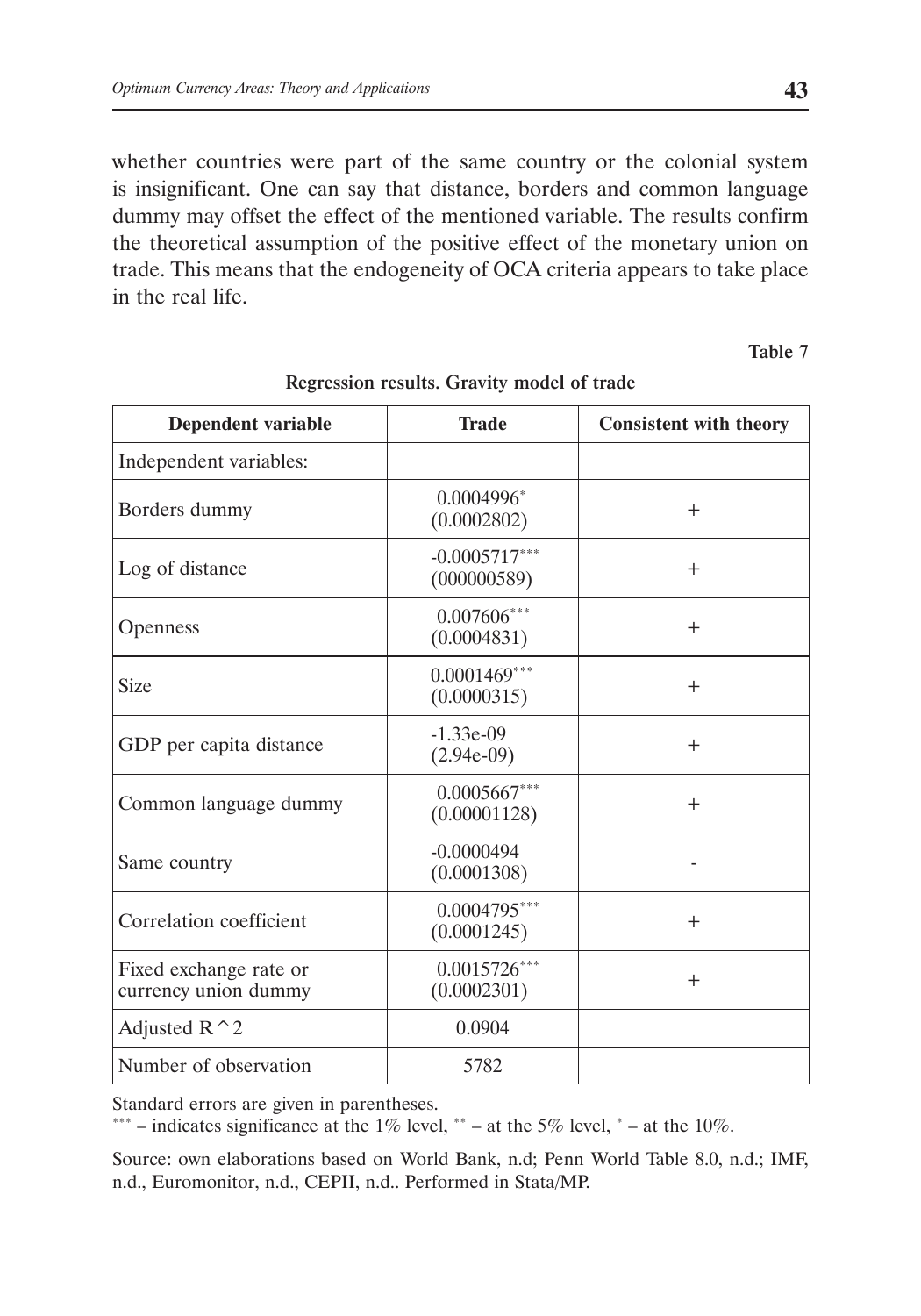## **CONCLUSION**

This study has aimed to test the hypothesis of OCA theory on a quite broad sample of countries, which can roughly be considered as a whole world. Generally, the paper is divided into two parts. Part 1 presents an analysis of existing literature in the field. The OCA literature is commonly divided into two sections. The first one is a traditional OCA theory, which is mainly discussed by Mundell<sup>68</sup>, McKinnon<sup>69</sup> and Kenen<sup>70</sup>. Despite the fact that these three papers gave birth to a number of paradoxes, one can say that these studies developed the most essential insights that remain as such up until now. The second which is the 'new' OCA theory, was fuelled by the creation of the European Monetary Union and inconsistency in the previous findings. Compared with the earlier literature, the modern one is mostly concentrated on the endogeneity, specialization, and business cycles synchronization issues. Furthermore, new contributions shifted the OCA criteria from purely economic towards more policy oriented one. The complexity and ambiguity of the theory, however, makes it more difficult to apply the criteria developed during more than half of a century in practice. Several tools used for empirical analysis in this branch of economics are also presented in this section. Three of them were used in the second empirical part of the paper.

The obtained results do not always coincide with existing research. It was concluded that Bayoumi and Eichengreen's method is less applicable on the scope of the whole world. The correlation analysis appears to be more suitable, even though the predictable power of the model is still low. Trade, GDP per capita distance, openness, and physical distance have the significant effect on dependent variables in both regressions. However, the signs of the variables are not always in line with theoretical assumptions and previous empirical results. The significance of monetary union dummy in gravity trade model proved the existence of endogeneity of the OCA criteria. The positive sign of the variable is consistent with the theory and previously conducted empirical studies. However, the possible Krugman's specialization effect should be taken into account while considering this result. The most promising country pairs out of those discovered as potential monetary union members are as follows: Sudan and Yemen, Bolivia and Honduras, Uzbekistan

<sup>68</sup> R.A. Mundell, A Theory…, *op. cit.*

<sup>69</sup> R.I. McKinnon, *Optimum…*, *op. cit.*

<sup>70</sup> P. Kenen, *Theory of…*, *op. cit.*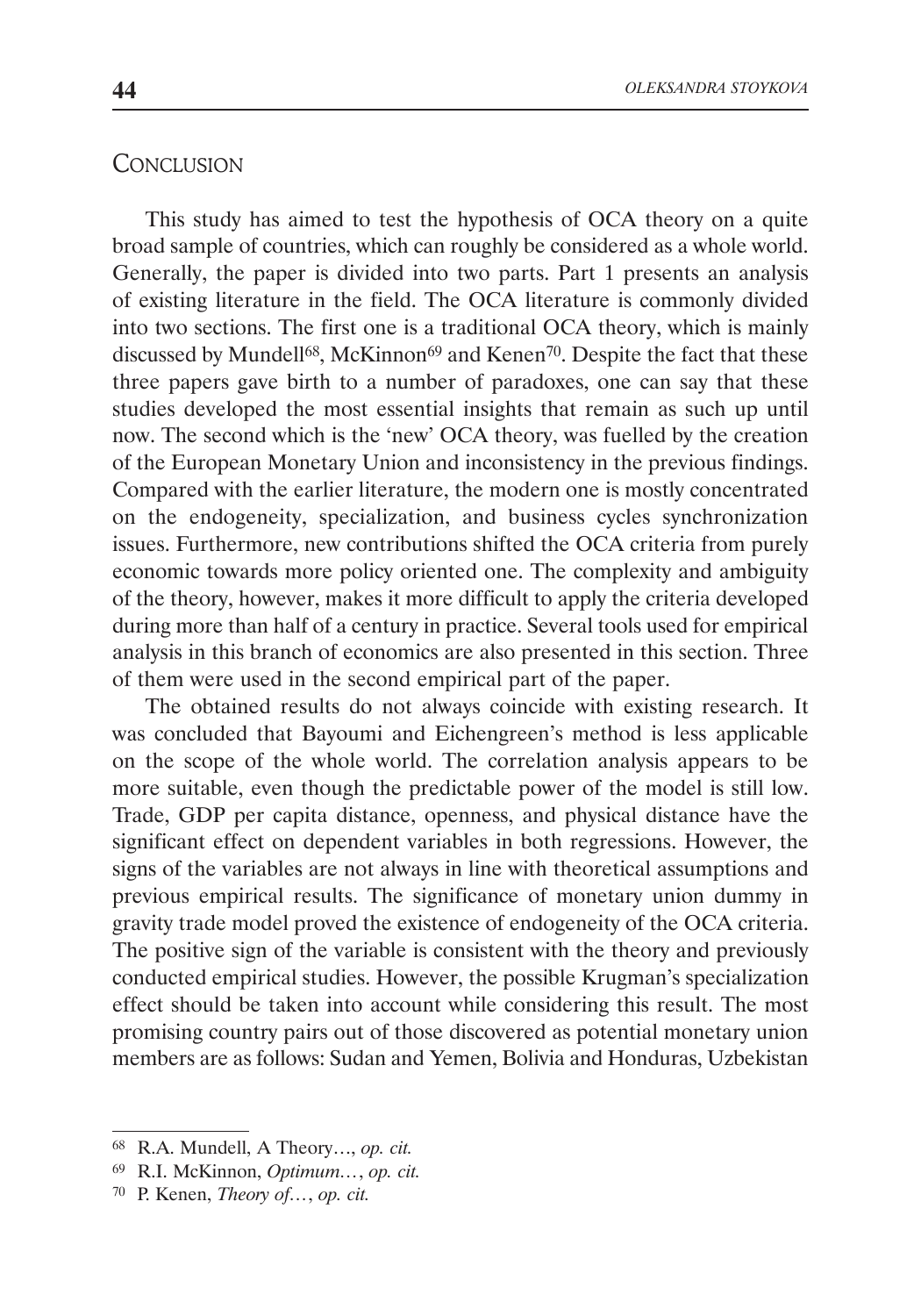and Kyrgyzstan, Argentina and Uruguay, Ghana and Guinea, Bangladesh and Laos, Bangladesh and Cambodia, Cambodia and Laos,

Argentina and Chile as well as Argentina and Uruguay. In addition, it was determined that Albania is ready for monetary integration with Lithuania and Latvia.

To sum up, this research together with other existing works indicate that it is not easy to establish effects of macroeconomic factors on variables which are used to determine exchange rate regimes. Furthermore, the theory itself contains a lot of paradoxes and contradictory hypotheses. For this reason, it can be concluded that the OCA theory is still "a workhorse for analysis", as more extensive theoretical development as well as further research are required.

#### **REFERENCES**

- Alesina A., Barro R., Tenreyero S., *Optimal currency areas*, Cambridge: NBER, 2002.
- Barro R., Gordon D., Rules, Discretion and Reputation in a Model of Monetary Policy, *Journal of Monetary Economics* 1983, vol. 12.
- Bayoumi T., Eichengreen B., *Shocking Aspects of Monetary Unification.* Cambridge: NBER, 1992*.*
- Bayoumi T., Eichengreen B., Ever Closer to Heaven? An Optimum-Currency-Area Index for European Countries. *European Economic Review* 1998, vol. 41.
- Beck K., *Akcesja Polski do strefy euro w świetle teorii optymalnych obszarów walutowych – weryfikacja empiryczna*, [w:] S. Lis (red.), *Kontrowersje wokół akcesji Polski do Unii Gospodarczej i Walutowej*, Wydawnictwo Uniwersytetu Ekonomicznego w Krakowie, Kraków 2011.
- Beck K., *Determinants of Business Cycles Synchronization in the European Union and the Euro Area*, "Equilibrium. Quarterly Journal of Economics and Economic Policy", vol. 8, no. 4, 2013.
- Beck K., *Structural Similarity as a Determinant of Business Cycles Synchronization in the European Union: a Robust Analysis*, "Research in Economics and Business: Central and Eastern Europe", vol. 5, no. 2, 2013.
- Beck K., *Determinanty synchronizacji cykli koniunkturalnych w krajach Unii Europejskiej w latach 1990–2007*, "Gospodarka w Teorii i Praktyce", 1(34), 2014.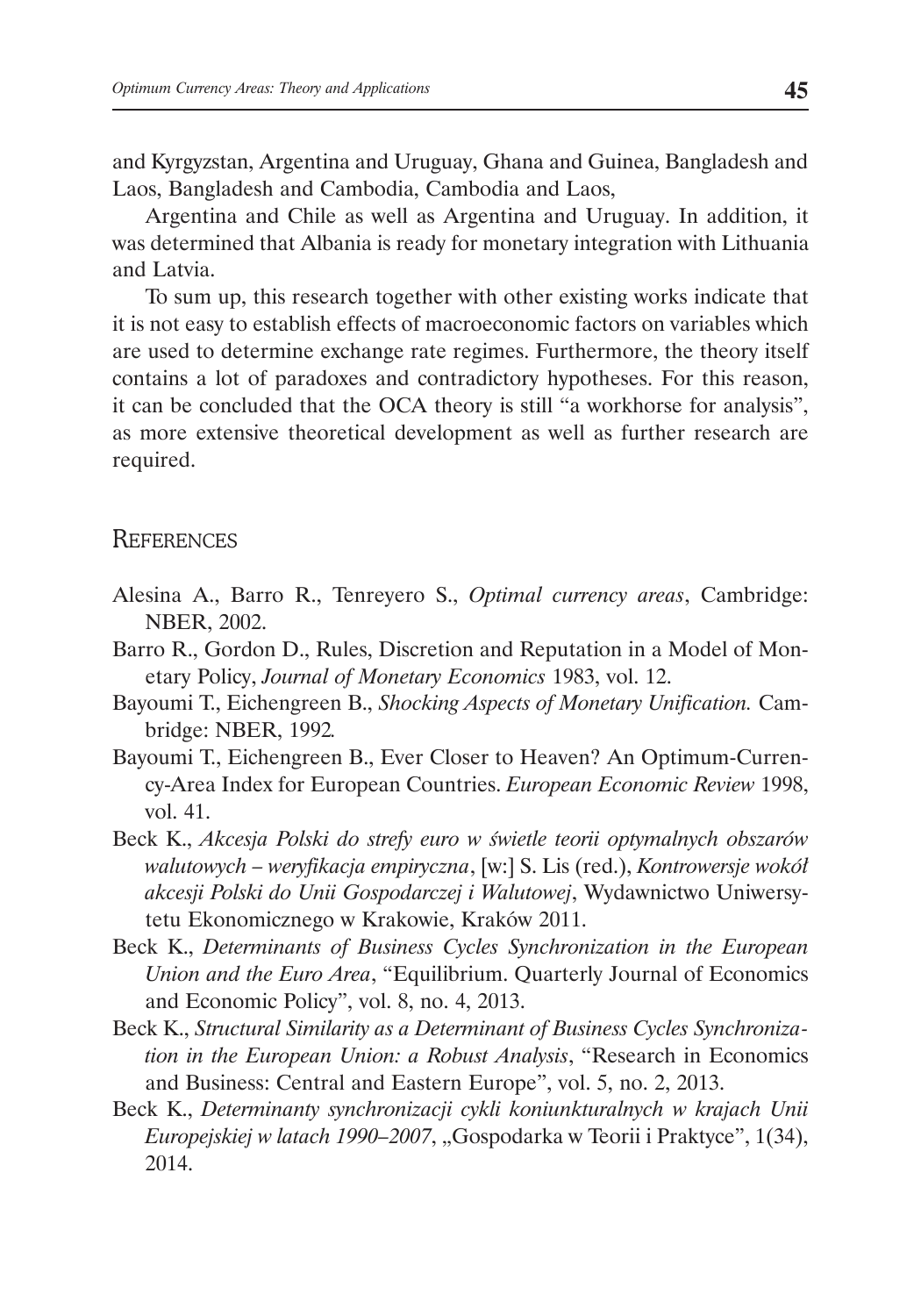- Beck K., *Model dwóch gospodarek a wyniki badań nad synchronizacją cykli koniunkturalnych. Weryfikacja teoretyczna i empiryczna*, "Myśl Ekonomiczna i Polityczna", 3(46), 2014.
- Beck K., *Spectral Analysis and Application of filters in the examination of business cycles*, "Myśl Ekonomiczna i Polityczna", 3(58), 2017.
- Beck K., *Zastosowanie filtrów do analizy cykli koniunturalnych I synchronizacji cyklu koniunkturalnego Polski z krajami europejskimi*, "Wiadomości Statystyczne", 10(677), 2017.
- Beck K., *Bayesian Model Averaging and Jointness Measures: Theoretical Framework and Application to the Gravity Model of Trade*, "Statistics in Transition", vol. 18, no. 3, 2017.
- Beck K., *Determinanty synchronizacji cykli koniunkturalnych: analiza z wykorzystaniem BMA i miar łączności. Część 1, Metodyka badania*, "Myśl Ekonomiczna i Polityczna", 4(59), 2017.
- Beck K., *Determinanty synchronizacji cykli koniunkturalnych: analiza z wyko*rzystaniem BMA i miar łączności. Część 1, Wyniki estymacji, "Myśl Ekonomiczna i Polityczna", 1(60), 2018.
- Beck K., Grodzicki M., *Konwergencja realna i synchronizacja cykli koniunkturalnych w Unii Europejskiej. Wymiar strukturalny*, Wydawnictwo Naukowe SCHOLAR, Warszawa 2014.
- Berger H., Jensen H., Schjelderup G., To peg or not to peg? A simple model of exchange rate choice in small economies, *Economic Letters* 2001, vol. 73.
- Broz T., The theory of optimum currency areas: A literature review. *Privredna Kretanja i Ekonomska Politika* 2005, vol. 104, pp. 53–78.
- Buiter W.H., Optimal currency areas: why does the exchange rate regime matter? With an application to UK membership in EMU. *Scottish Journal of Political Economy* 2000, vol. 47, no. 3.
- Calvo G., Reinhart, C., Fear of Floating. *The Quarterly Journal of Economics*  2002, vol. 117, no. 2.
- CEPII, n.d. Gravity. CEPII, viewed 29 March 2018 , <httppp.//www.cepii.fr/ CEPII/en/bdd\_modele/presentation.asp?id=8>.
- Chow H.K., Yoobai K., A Common Currency Peg in East Asia? Perspectives from Western Europe, *Journal of Macroeconomics* 2003, vol. 25.
- Corden W., *Monetary Integration, Essays in International Finance*, Princeton: Princeton University, 1972.
- Corden W., *The adjustment problem*. L. Krause, W. Salant (Eds). Washington, DC: Brookings, 1973.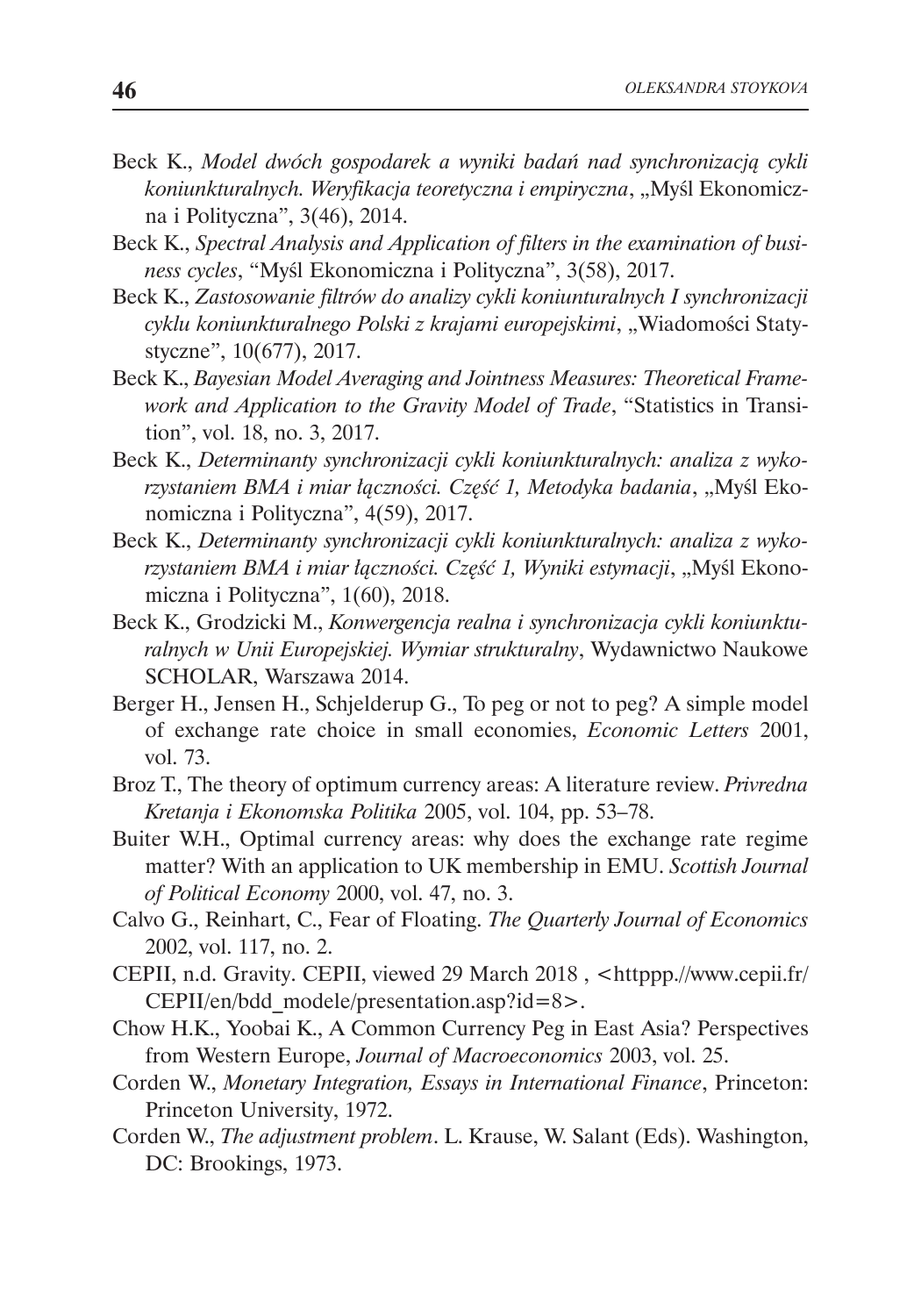- Corsetti G., Pesenti P., *Self-Validating Optimum Currency Areas*, New York: Federal Reserve Bank of New York 2002.
- De Grauwe P., The interaction of monetary policies in a group of European countries. *Journal of International Economics* 1975, vol. 5, no. 3.
- De Grauwe P., German Monetary Unification, *European Economic Review*  1992, vol. 36.
- De Grauwe P., The euro at stake? The monetary union in an enlarged Europe, *CESifo Economic Studies* 2003, vol. 49, no. 1.
- De Grauwe P., Mongelli, F., *Endogeneities of Optimum Currency Areas*, Frankfurt am Main: European Central Bank, 2004*.*
- Dellas H., Tavlas G.S., An optimum-currency-area odyssey, *Journal of International Money and Finance* 2009, vol. 28, no. 7.
- Emerson M., Gros D., Italianer A., Pisani-Ferry G., Reichenbach H., *One Market, One Money. An Evaluation of the Potential Bene-fits and Costs of Forming Economic and Monetary Union*, Oxford–New York: Oxford University Press, 1992.
- Enders W., Hurn S., Theory and tests of generalized purchasing-power parity. Common trends and real exchange rates in the Pacific Rim, *Review of International Economics* 1994, vol. 2.
- Euromonitor International, n. d. *Passport database*. Euromonitor International, viewed 18 March 2018 , < http//go.euromonitor.com/passport.html>.
- Feenstra R.C., Inklaar R., Timmer M.P., The Next Generation of the Penn World Table, *American Economic Review* 2015, vol. 105, no. 10, viewed 8 February 2018, <www.ggdc.net/pwt – httppp.//www.rug.nl/ggdc/produc tivity/pwt/>.
- Fleming J.M., On exchange rate unification, *The Economic Journal* 1971, vol. 81, no. 323.
- Frankel J., *No Single Currency Regime is Right for All Countries or at All Times*, Cambridge: NBER, 1999.
- Frankel J., Rose A., A Panel Project on Purchasing Power Parity: Mean Reversion Within and Between Countries, *Journal of International Economics* 1996, vol. 40.
- Frankel J., Rose A., Is EMU More Justifiable Ex Post Than Ex Ante?, *European Economic Review* 1997, vol. 41.
- Frankel J., Rose A., Endogeneity of the Optimum Currency Criteria. *Economic Journal* 1998., vol. 108.
- Friedman M., *The Case for Flexible Exchange Rates*, Chicago: University of Chicago Press, 1953.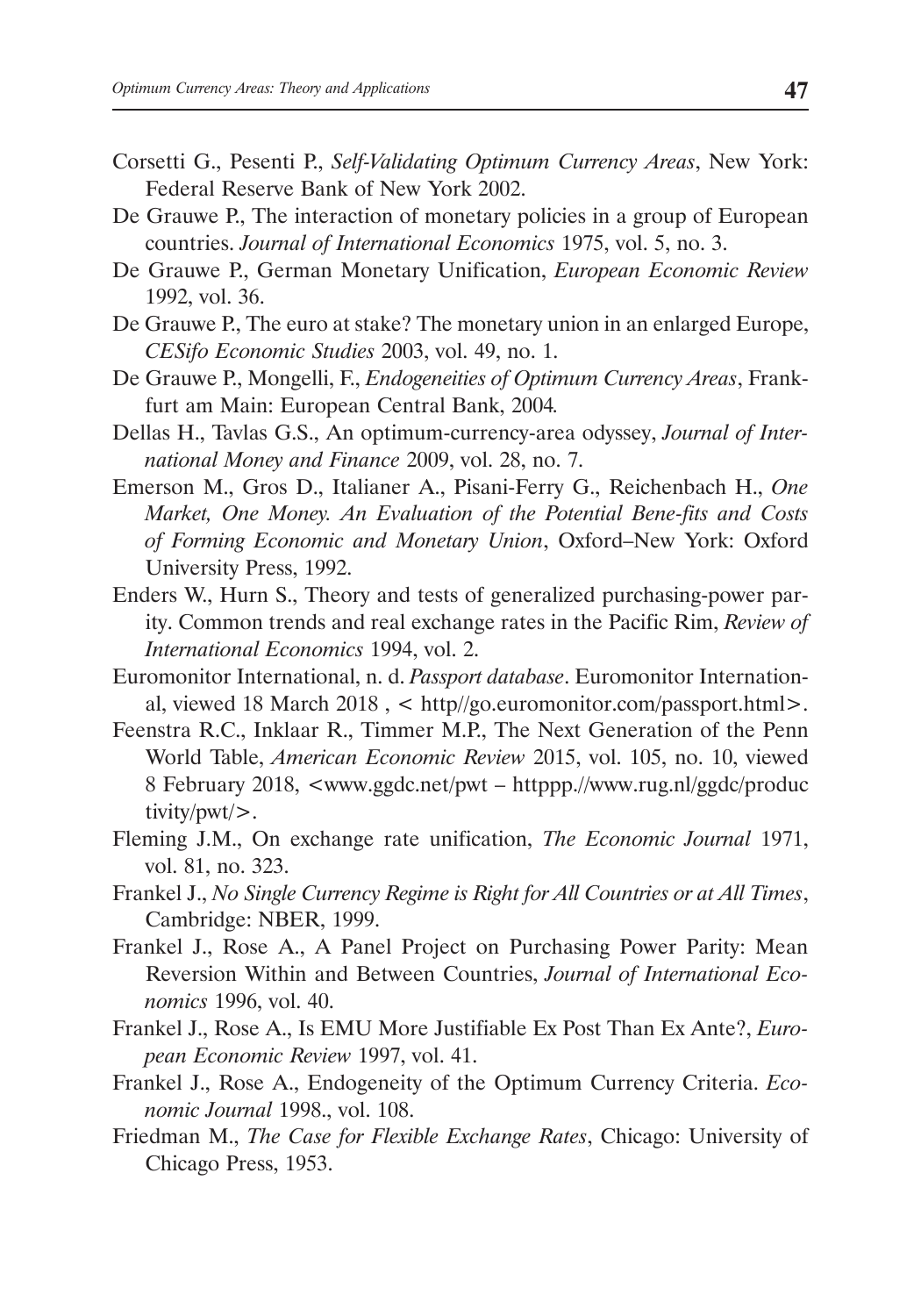- Gandolfo G., *Monetary unions*, Newman P., Milgate M., Eatwell J. (eds), London: MacMillan, 1992.
- Giersch H., On the Desirable Degree of Flexibility of Exchange Rates, *Weltwirtschaftliches Archiv* 1973, vol. 109.
- Gros D., Hobza A., *Exchange Rate Variability as an OCA Criterion: Are the Candidates Ripe for the Euro?*, Brighton: International Center for Economic Growth European Center 2003*.*
- Haberler G., *The international monetary system: Some recent developments and discussions*, Halm G.N. (ed.), Princeton, NJ: Princeton University Press, 1970.
- Imbs J., *Trade, Finance, Specialization and Synchronization*, London: CERP 2003.
- International Monetary Fund, n.d. *Direction of Trade Statistics*. International Monetary Fund, viewed 21 March 2018, <httppp.//data.imf. org/?sk=9D6028D4-F14A-464C-A2F2-59B2CD424B85>
- Ishiyama Y., The Theory of Optimum Currency Areas. A Survey, *IMF Staff Papers* 1975, vol. 22.
- Johnson H.G., The case for flexible exchange rates, *Federal Reserve Bank of St. Louis Review* 1969, vol. *51*, no. 6.
- Kenen P., *Theory of Optimum Currency Areas: An Eclectic View*, Mundell R., Swoboda A. (eds.), Chicago: University of Chicago Press, 1969.
- Kiyotaka S., Zhaoyong Z., McAleer M., *Shocking Aspects of East Asian Monetary Integration: An Optimum Currency Area Approach*, Yokohama: Central for International Trade Studies, Faculty of Economics, Yokohama National University*,* 2003.
- Krugman P., *Lessons of Massachusetts for EMU*. Torres F., Giavazzi F. (eds.), New York: Cambridge University Press, 1993.
- Kydland F., Prescott E., Rules Rather than Discretion: The Inconsistency of Optimal Plans, *Journal of Political Economy* 1977, vol. 85.
- McCallum J., National borders matter: Canada-US regional trade Patterns, *American Economic Review* 1995, vol. *85*, no. 3.
- Magnifico G., European Monetary Unification for Balanced Growth: A New Approach, Princeton: Princeton University Press, 1971.
- McKinnon R.I., Optimum Currency Areas, *American Economic Review* 1963, vol. 53.
- Meade J., The Balance of Payments Problems of a European Free Trade Area, *The Economic Journal* 1957, vol. 67.
- Mélitz J., Brussels on a Single Money, *Open Economies Review* 1991, vol. 2.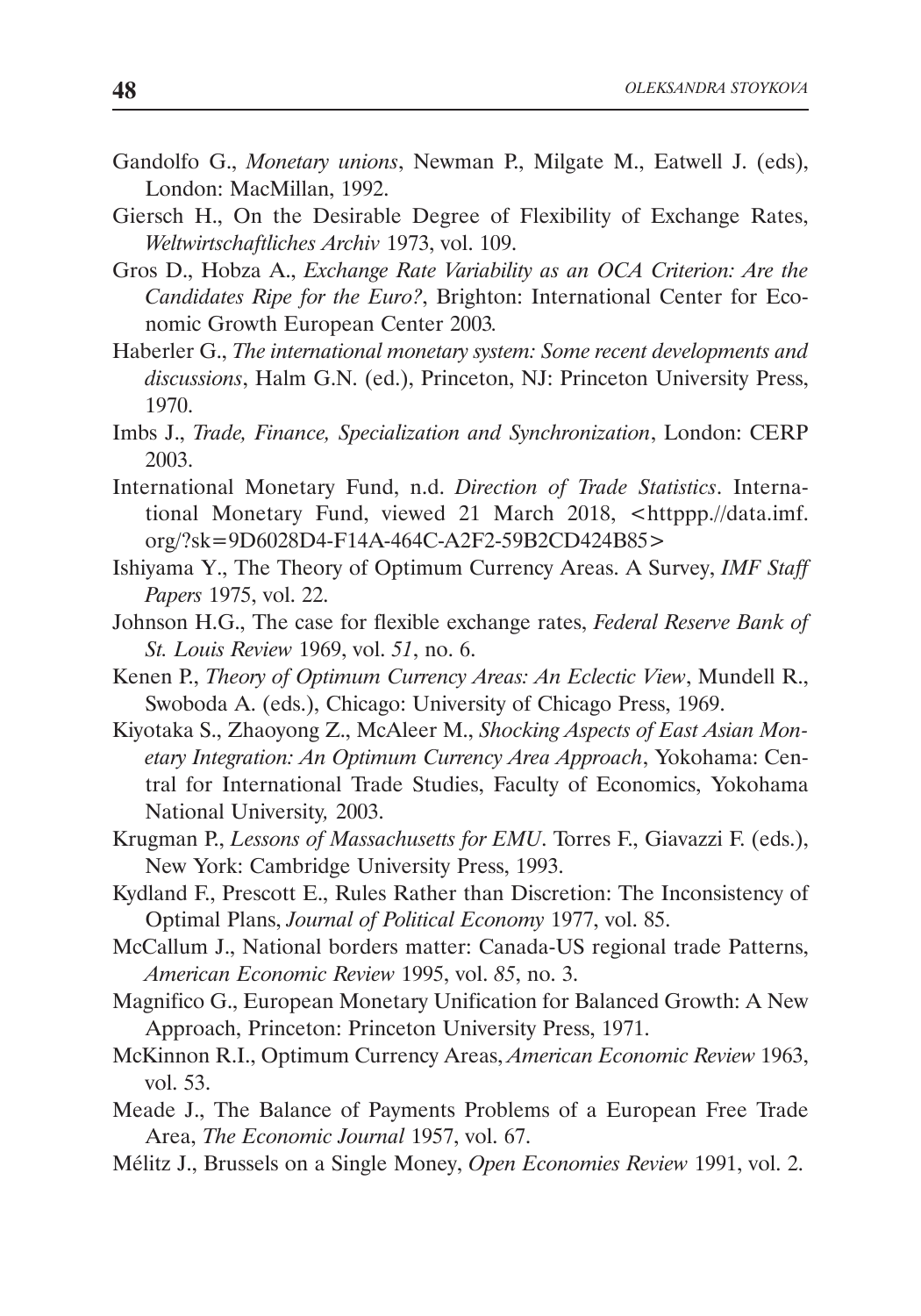- Mintz N., *Monetary union and economic integration*, New York: New York University Press, 1970.
- Mongelli F., *New Views on the Optimum Currency Area Theory: What is EMU Telling Us*, Frankfurt am Main: European Central Bank, 2002.
- Mundell R.A., A Theory of Optimum Currency Areas, *American Economic Review* 1961, vol. 51.
- Mundell R., *Uncommon Arguments for Common Currencie*, H.G. Johnson and A.K. Swoboda (eds.), London: George Allen and Unwin Ltd. 1973.
- Obstfeld M., Roggoff K., *Foundations of International Macroeconomics*, Cambridge: MIT Press, 1996.
- Scitovsky T., *Economic theory and western European integration*, London: Allen and Unwin, 1958.
- Tavlas G.S., The New Theory of Optimum Currency Areas, *The World Economy*, vol. 16, 1993.
- Tower E., Willett T., *The Theory of Optimum Currency Areas and Exchange Rate Flexibility. A More General Framework,* Princeton: Princeton University Press, 1976.
- Vaubel R., Real Exchange Rate Changes in the European Community The Empirical Evidence and its Implications for European Currency Unification. *Review of World Economics*, 1976, vol. 112, no. 3.
- World Bank, n.d. *World Development Indicators*, viewed 15th March 2018, <httppp.//data.worldbank.org/data-catalog/world-development-indicators>.

## Optimum Currency Areas: Theory and Application

#### Summary

The paper is aimed at providing an extensive analysis of the theory of an optimum currency area (OCA), one of the most controversial and incomplete topics in economics. Nonetheless, high possibility of practical implementation alongside with real world examples made it a popular topic for discussions among researchers and policy makers. Although early literature in the field was written in the 1950s, Robert Mundell was the first to use the term of an optimum currency area. Other pioneering authors who are considered to be founders of the theory are Peter Kenen and Robert McKinnon. Their works, however, have also established a number of paradoxes. This, in turn, gave birth to the "new OCA generation". The main contributions to the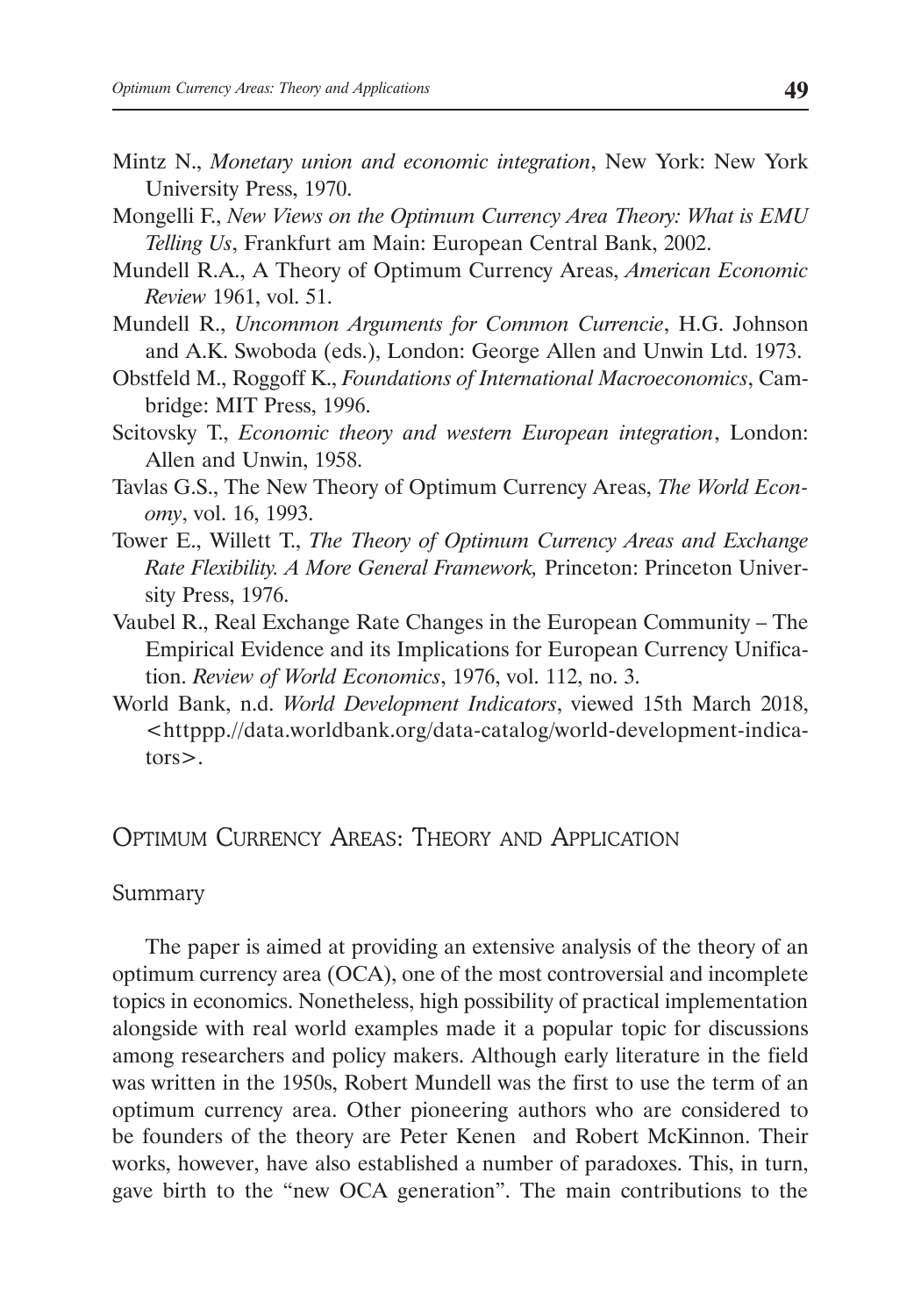OCA theory at this stage were made by Giercsh, Corden, Magnifico. The previously mentioned authors belong to the traditional OCA researchers. The modern theory, which emerged after the eurozone creation, broadened classical literature by considering the recent macroeconomic developments of the times. The literature, which is discussed in the first chapter of the paper, highlights the following key determinants of the OCA: similarities in shocks, inflation, business cycles, attitudes to policy, high factors' mobility, trade integration, price and wage flexibility, openness, and political and historical reasons. Due to limited data availability, the empirical part of this paper tests only a portion of these factors. It is performed with the use of econometric techniques and in accordance with the methodology discussed in Chapters 2 and 3, respectively. Generally, the findings indicate that, although theoretical hypothesis and methodologies are true and applicable to European countries, to some extent unexpectedly, the results are obtained in a broader scope. This finding confirms the assumption of Tower and Willett, and Ishayama, who stressed that the OCA criteria are individual for each region. The empirical part also presents potential currency areas, which were determined with the use of OCA and BCS indexes. Although some of the currency areas seem to be achievable, low predictable power of the models should be taken into account while considering the findings.

Key words: optimum currency area, business cycles synchronization, bilateral trade, exchange rate volatility, Krugman specialization effect, optimum currency area index, correlation analysis, asymmetric shock, monetary union, exchange rate regime

## Optymalny obszar walutowy. Teoria i zastosowanie

## Streszczenie

Celem niniejszej pracy jest przedstawienie obszernej analizy teorii optymalnego obszaru walutowego (OOW), jednego z najbardziej kontrowersyjnego i niekompletnego tematu w ekonomii. Niemniej jednak, duża możliwość praktycznej implementacji wraz z przykładami z rzeczywistości sprawiła, że był to popularny temat dyskusji wśród badaczy i decydentów. Pierwsza literatura w tej dziedzinie została napisana w latach 50. XX w., ale Robert Mundell był pierwszym, który użył terminu Optymalny Obszar Walutowy. Inni pionierscy autorzy, którzy są uważani za założycieli tej teorii to Peter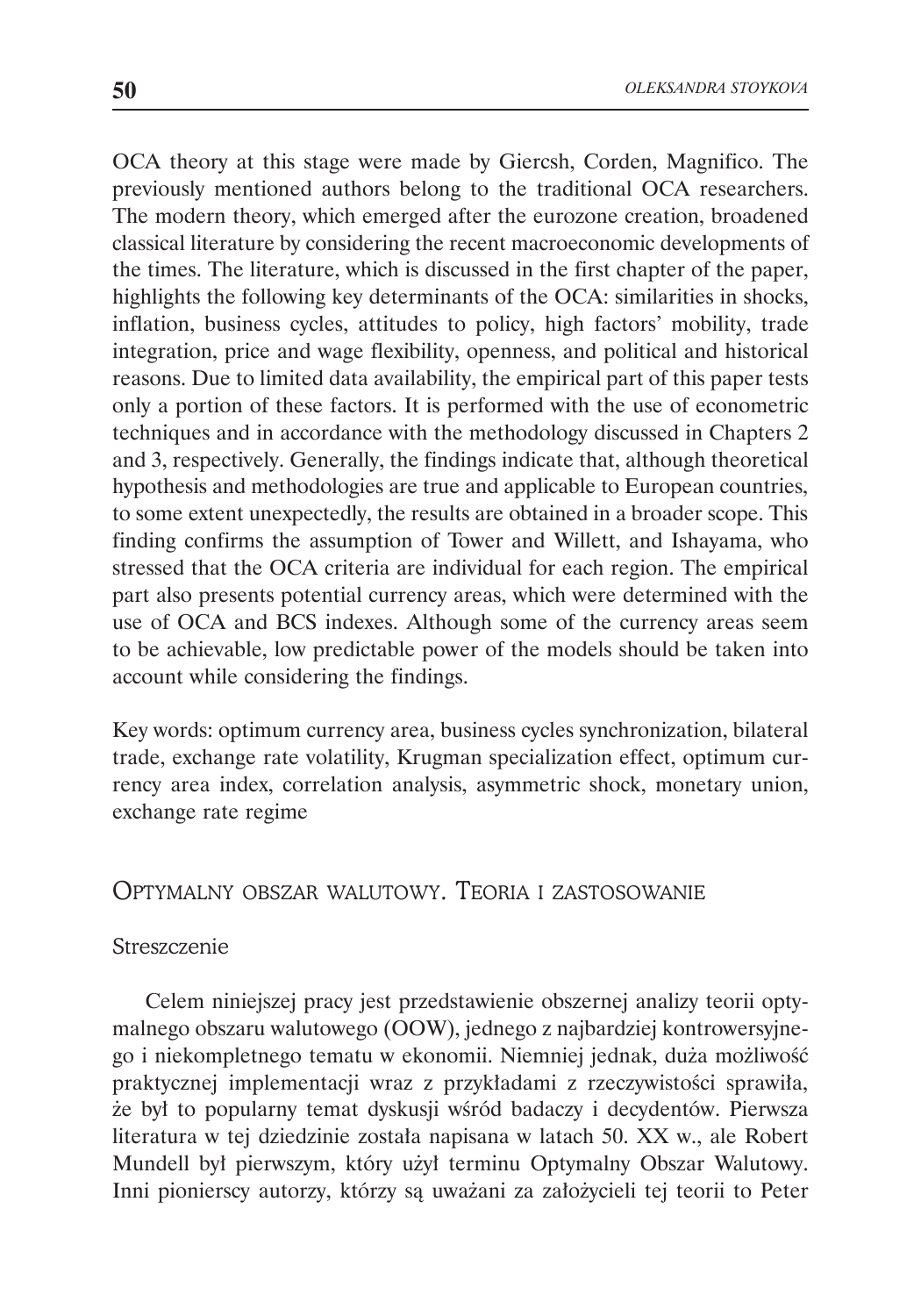Kenen i Robert McKinnon. Prace wcześniej wspomnianych autorow ustalily jednak dużo paradoksów. To z kolei dało początek "nowej generacji OCA". Główny wkład w teorię Optymalnego Obszaru Walutowego na tym etapie złożyli: Giercsh, Corden, Magnifico, De Grauwe. Wszyscy wcześniej wspomniani autorzy należą do tradycyjnych badaczy Optimum Currency Area. Nowoczesna teoria, która powstała po stworzeniu strefy euro, poszerzyła literaturę klasyczną, biorąc pod uwagę ostatnie wydarzenia makroekonomiczne tych czasów. Literatura, która jest omówiona w pierwszym rozdziale pracy, podkreśla następujące kluczowe determinanty OOW: podobieństwa w szokach, inflacji, instytucjach rynku pracy, cyklach koniunkturalnych; wysoka mobilność czynników, integracja handlu, elastyczność cen i płac; polityczne i historyczne powody. Biorąc pod uwagę ograniczoną dostępność danych, część empiryczna tego artykułu testuje tylko część tych czynników. Odbywa się to za pomocą technik ekonometrycznych i zgodnie z metodologią omówioną w rozdziałach 2 i 3. Wyniki pracy wskazują, że chociaż teoria i metodologia są prawdziwe i mają zastosowanie do krajów europejskich, nieoczekiwane do pewnego stopnia wyniki uzyskane są w szerszym zakresie. To odkrycie potwierdza założenie Tower and Willett i Ishayama, którzy podkreślili, że kryteria OCA są indywidualne dla różnych regionów. Część empiryczna przedstawia również potencjalne obszary walutowe, które zostały określone za pomocą teorii OOW i indeksów BCS. Chociaż niektóre obszary walutowe wydają się osiągalne, niska przewidywana moc modeli ekonometrycznej powinna być brana pod uwagę przy rozważaniu wyników.

Słowa kluczowe: optymalny obszar walutowy, synchronizacja cykli koniunkturalnych, handel dwustronny, zmienność kursu walutowego, efekt specjalizacji Krugmana, indeks optymalnych obszarów walutowych, analiza korelacji, szok asymetryczny, unia walutowa, reżim kursu walutowego

#### Оптимальные валютные зоны: теория и эмпирика

#### Резюме

Целью настоящей статьи является общирный анализ *Теории Оптимальных Валютных Зон* (ОВЗ), одной из самых противоречивых и недостаточно исследованных в экономике. Тем не менее, большие возможности практического использования, эмпирически подкрепленные рядом фактов, имеющих место в действительности, стали причиной того, что *Теория Оптимальных*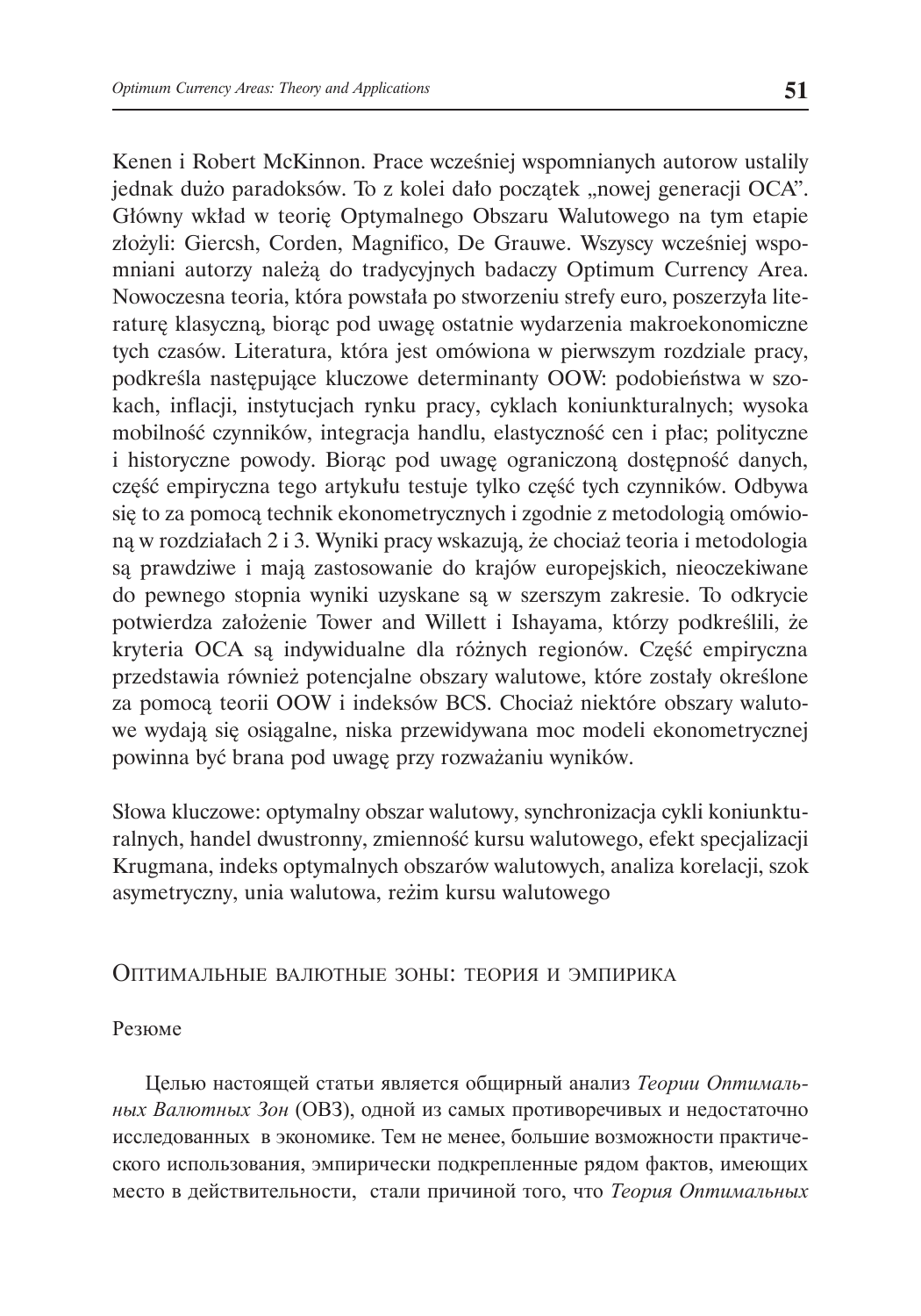*Валютных Зон* стала объектом пристального внимания со стороны специалистов и предметом многочисленных исследований и дискуссий. Несмотря нато, что данная проблематика освещалась в предметной литературе еще в 1950-х годах, Роберт Манделл первым использовал термин *Оптимальная Валютная Зона*. К другим авторам данной теории, которые считаются ее основоположниками, можно отнести Питера Кенена и Роберта Маккиннона. Работы вышеупомянутых авторов вызвали многочисленные споры в предметной литературе, что в свою очередь, стало причиной появления «нового поколения ОВЗ». Значительная роль в развитии *Теории Оптимальных Валютных Зон* на данном этапе принадлежит Гиршу, Кордену, Магнифико, Де Грауву. Упомянутые авторы относятся к числу традиционных исследователей *Теории Оптимальных Валютных Зон*. Современная теория, формирование которой происходило после образования Еврозоны, обогатила и углубила классические исследования в данной области, с учетом последних событий макроэкономических событий указанного периода. В предметной литературе, рассмотренной в первой главе настоящего исследования, освещены следующие ключевые детерминанты *Теории Оптимальных Валютных Зон*: сходства в сфере макроэкономических шоков, инфляции, институтов рынка занятости, бизнес-циклов, отношения к политике; высокая мобильность факторов, интеграция торговли, гибкость цен и заработной платы, открытость к торговле; обусловленности политического и исторического характера. В связи с отсутствием достаточного количества данных, эмпирический раздел настоящего исследования содержит попытку верификации только части вышеупомянутых факторов, что было достигнуто благодаря использованию эконометрических методов, описанных в главах 2 и 3. В целом, результаты статьи позволяют сформулировать вывод о том, что, хотя теоретические гипотезы и методологии достоверны и могут быть применимы в отношении европейских государств, неожиданные результаты, полученные уже на первом этапе, достигают более широкого диапазона значимости. Данный вывод подтверждает предположения Таувера и Уиллетта и Ишаямы, которые подчеркивали, что критерии ОСА являются индивидуальными для каждого отдельного региона. В эмпирической части исследования также представлены потенциальные валютные зоны, которые были определены благодаря использованию теории ОВЗ и индексов синхронизации бизнес-циклов. Следует, однако, учитывать низкую прогнозируемую мощность эконометрических моделей при использовании результатов работы.